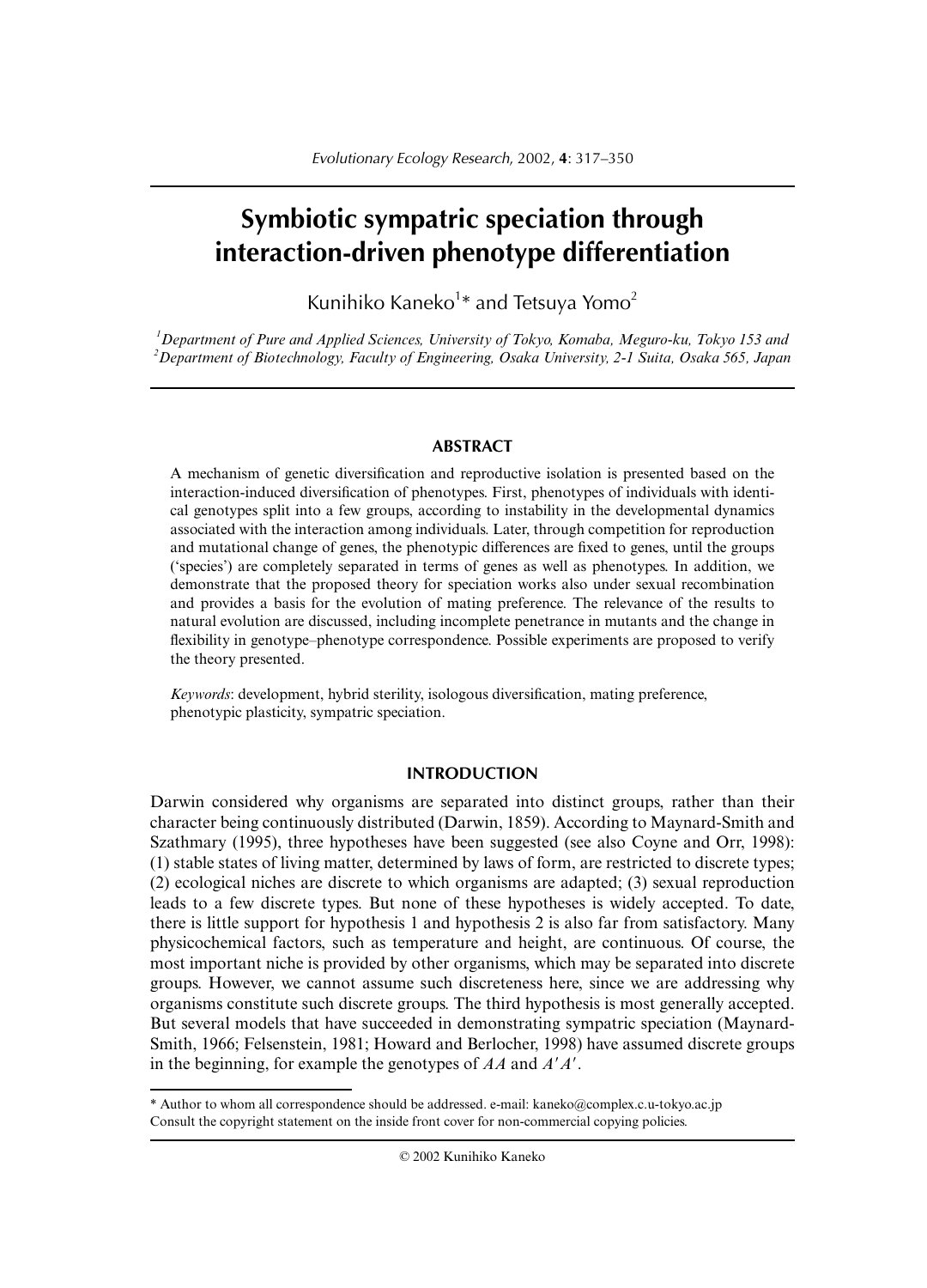Recently, models have been presented that show the instability of a sexual continuum, without assuming the existence of discrete groups in the beginning. The argument based on the runaway is probably the most persuasive (Lande, 1981; Turner and Burrows, 1995). Proposed mechanisms include disruptive selection and assortative mating (Rosenzweig, 1978; Howard and Berlocher, 1998; Dieckmann and Doebeli, 1999; Kondrashov and Kondrashov, 1999; Kawata and Yoshimura, 2000). These recent studies have succeeded in showing how sympatric speciation can occur through mating preference.

Here, we propose another theory for sympatric speciation. It is based on interactioninduced developmental plasticity and does not require any mating preference in advance, and can even be applied in the genetic diversification of asexual organisms in the same way.<sup>1</sup>

The problem with stable sympatric speciation without mating preference is the lack of a clear mechanism for how two groups, which have just started to separate, co-exist in the presence of mutual interaction. Researchers often tend to search for some mechanisms of how two groups do not mix and survive independently, as is seen in sexual isolation by mating preference. For example, Dieckmann and Doebeli (1999) have shown that two groups are formed and co-exist to avoid the competition among organisms with similar phenotypes, assuming a rather flat fitness landscape. Here, existence of one group does not necessarily 'help' the survival of the other and vice versa.

Of course, if the two groups were in a symbiotic state, co-existence could aid the survival of each. However, since the two groups have very similar genotype at the beginning of the speciation process, it is hard to imagine such a 'symbiotic' mechanism. The problem we address here is as follows: Is there a mechanism for the co-existence of two groups necessary for the survival of each even at the beginning of their separation? In the present paper, we propose such a mechanism and provide a sympatric speciation scenario robust against fluctuations (for an example of sympatric speciation under strong interaction, see Schliewen *et al*., 1994). The scenario shows the formation of discrete genotypic and phenotypic groups with reproductive isolation, evolving out of a genetic and phenotypic continuum.

Our mechanism is based on isologous diversification recently proposed by Kaneko and Yomo (1997, 1999). Here, two groups with distinct phenotypes appear even with the same genotypes. Based on this theory, through their interaction, the existence of each group mutually eliminates instability in the developmental process that appears when one of the groups is isolated. Hence, the existence of each group is required for the survival of the other, even though every individual has identical, or slightly different, genotypes.

To explain our motivation and the relevance of isologous diversification to evolution, we need to discuss the genotype–phenotype relationship. In the theoretical study of evolution, one generally assumes a mapping from genotype to phenotype. A selection process, fitness – that is, reproducibility of offspring – is applied to the phenotype. With the mutation to genotype, the corresponding phenotype changes and, depending on its fitness, the offspring of mutants change their population. Through this process, the distribution of genes changes. Here, it is generally assumed that the phenotype of an organism is uniquely determined, once its genotype and the environmental condition (including the distribution of other organisms) are known.

However, a phenotype is not necessarily determined uniquely by a genotype; this is known as low penetrance. Furthermore, the isologous diversification mechanism proposed

<sup>&</sup>lt;sup>1</sup> Note that there are some suggestions that 'species' – that is, discrete types with reproductive isolation – may exist in asexual organisms (Holman, 1987; Roberts and Cohan, 1995).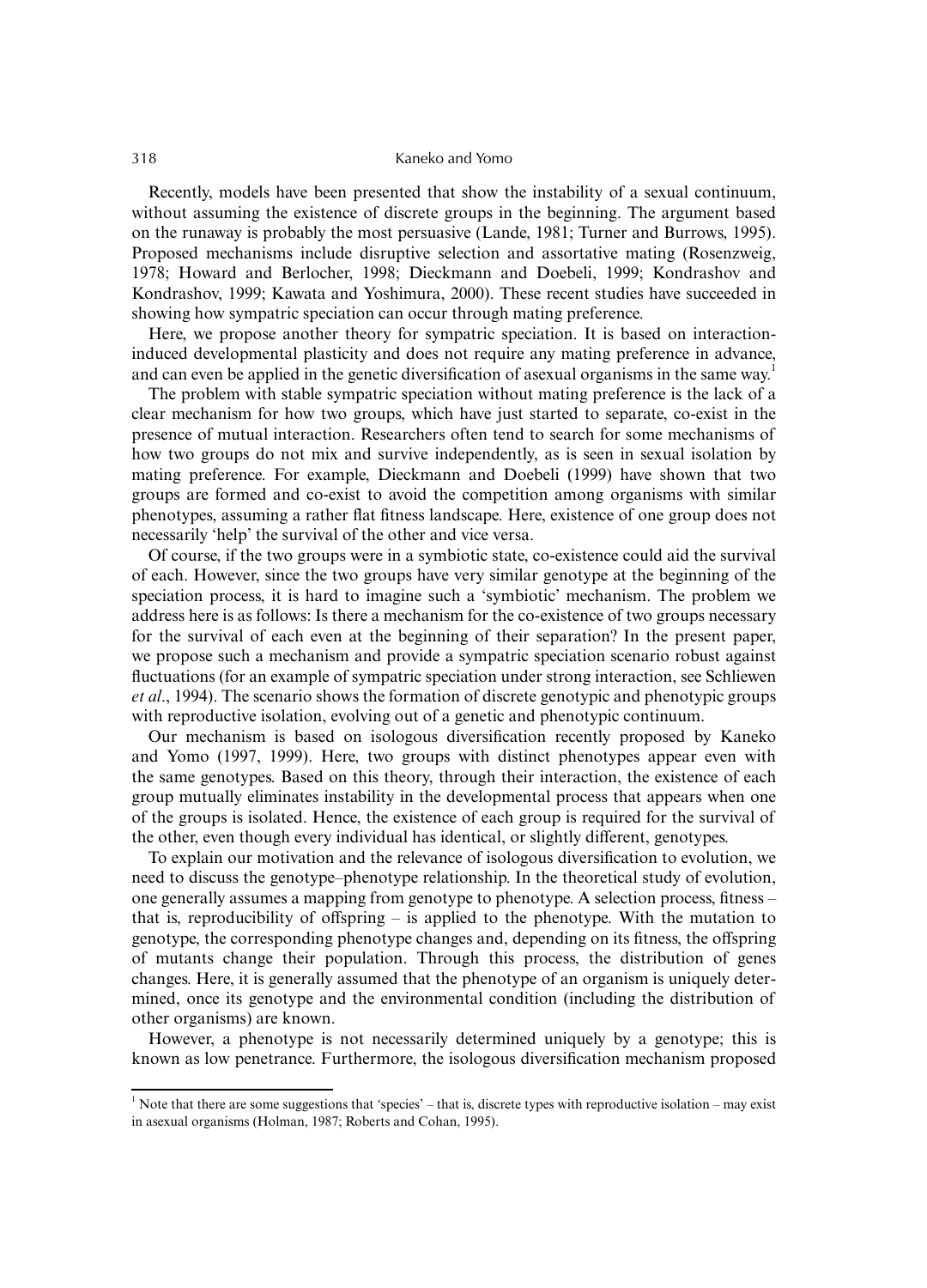both theoretically and experimentally also allows differentiation of phenotypes of organisms with identical genotypes. Let us discuss this differentiation of phenotypes from the same genotype in more detail.

First, one of the authors and his colleagues have reported that specific mutants of *Escherichia coli* show at least two distinct types of enzyme activity, although they have identical genes. These different types co-exist in an unstructured environment of a chemostat (Ko *et al.*, 1994), and this co-existence is not due to spatial localization. The co-existence of these types is supported by each other. Indeed, when one type of *E. coli* is removed externally, the remaining type starts to differentiate again to re-establish the coexistence of the two types. It has been demonstrated that the phenotype (enzyme activity) of this *E. coli* is differentiated into two or more groups, according to their interaction with each other in the well stirred chemostat, even though they have identical genes. In addition, even at a molecular level, a mutant gene of xylanase has been shown to produce various levels of enzyme activity (Ko *et al.*, 1994). A mechanism for a single gene to show various levels of molecular function has also been elucidated in physicochemical terms (Kobayashi *et al.*, 1997).

Indeed, some mutant genotypes related to malfunctions show various phenotypes, each of which appears at a low probability (Holmes, 1979). This phenomenon is known as low or incomplete penetrance (Opitz, 1981). Although organisms of low penetrance are a 'headache' in experimental genetics, they exist even in *C. elegans*. At a higher organism level, it is also interesting to note that some cichlids in a Nicaraguan lake show distinct phenotypes corresponding to different ecological niches, even though clear genetic differences have not been observed (Wilson *et al.*, 2000).

Second, a theoretical mechanism for phenotypic diversification has already been proposed as the isologous diversification of cell differentiation (Kaneko and Yomo, 1994, 1997, 1999; Furusawa and Kaneko, 1998). The theory states that phenotypic diversity will arise from a single genotype and develop dynamically through intracellular complexity and intercellular connection. When units (organisms) with plastic developmental dynamics interact with each other, the dynamics of each unit can be stabilized by forming distinct groups with differentiated states in the pheno-space. Here the two differentiated groups are necessary to stabilize the dynamics. Otherwise, the developmental process will be unstable and, through their interaction, the two types will be formed again when there is a sufficient number of units. This theoretical mechanism is demonstrated by several models and is shown to be a general consequence of coupled dynamical systems.

The question of how the developmental process and evolution are related remains important (Maynard-Smith *et al.*, 1985; Gilbert *et al*., 1996). The above isologous diversification shows that there can be developmental 'flexibility', in which different phenotypes arise from identical gene sets, as in incomplete penetrance. Note that this flexibility is not the same as 'phenotypic plasticity', in which a single genotype produces alternative phenotypes in alternative environments (Spitze and Sadler, 1996; Callahan *et al*., 1997; Weinig, 2000). In contrast, in our case, distinct phenotypes are formed in the same environment. Although some of the phenotypic plasticity studied to date may be related to developmental flexibility, we do not use the term 'phenotypic plasticity' here to avoid confusion.

Following the above argument, it is interesting to study the evolutionary process when phenotypes of organisms with identical genes can be different through the developmental process. In this paper, we extend the isologous diversification theory to include genetic evolution by introducing mutation and competition for survival. By studying a simple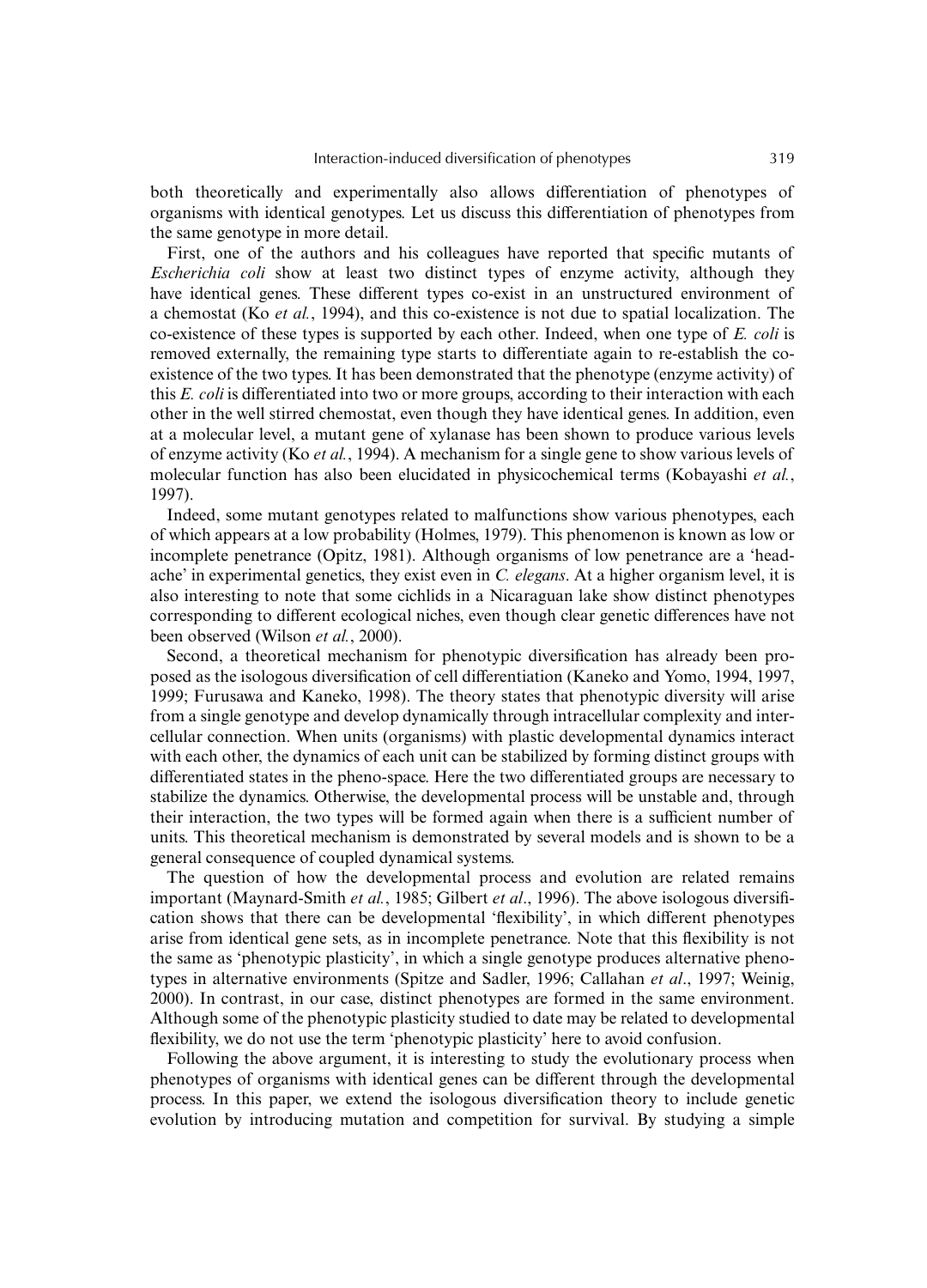model numerically and theoretically, we will show that genetic diversification always occurs whenever interaction-induced phenotypic differentiation occurs. Furthermore, this differentiation is shown to satisfy reproductive isolation and is regarded as speciation. Although the change from phenotypic to genotypic diversity might be viewed as being in the wrong direction, we demonstrate that the evolutionary process in this direction is consistent with the central dogma of molecular biology and natural selection. The extended theory proves that prior diversification in phenotype is sufficient and necessary to establish genetic diversity in a population.

Our theory of genetic diversification from interaction-induced phenotypic differentiation has several consequences for natural evolution. As we show, this genetic separation is maintained by sexual reproduction. Reproductive isolation of genetically distinct groups is confirmed. We also show numerically that the mating preference to stabilize the speciation evolves later. Hence our theory provides a plausible scenario for sympatric speciation. A novel view for the speciation is also provided, including the rather deterministic and fast nature of its process, as well as the origin of mating preference. Furthermore, we explain why mutants show incomplete penetrance more often than wild types. Inhomogeneity in the tempo of evolution is discussed as the change in flexibility in genotype–phenotype correspondence. Finally, we propose a possible experiment to verify our theory.

The paper is organized as follows. In the next section, we introduce a simple toy model that captures the essence of interaction-induced phenotypic diversification, mutation and selection. We then address the essence of the evolutionary process before providing detailed numerical results. Next, we address the robustness of genetic separation under sexual recombination before looking at the evolution of mating preference. Finally, we discuss the relevance of the results to the speciation process (see Kaneko and Yomo, 2000, for a brief report of the present theory).

### **MODEL**

## **Basic strategy**

Since it is necessary to study the correspondence between genotype and phenotype, we need to introduce a developmental process that results in a given initial condition for some phenotype according to a given genotype. 'Development' here means a dynamic process from an initial state to a matured state through rules associated with genes, in its general sense. (In this sense, it is not necessarily restricted to multicellular organisms.) To consider this process, we assume that the state of each individual organism is characterized by a set of variables and parameters that govern the dynamics of the variables. For example, we adopt a model where the state of each organism changes dynamically according to some equation (such as a set of discrete-time maps or differential equations).

Here, the phenotype concerned is represented by a set of variables. It can change dynamically with time but stays within some range, which may differ among individuals. Let  $(X^1_i(i), X^2_i(i), \ldots, X^k_i(i))$  represent this phenotypic state. This set of variables can be viewed as concentrations of chemicals, rates of metabolic processes or some quantifiers corresponding to a higher function. Although our model study may be most straightforwardly applied to unicellular organisms where the variables refer to the chemical state of a cell, there is no reason in principle not to apply the present theory to multicellular organisms, by using variables that correspond to some states of the organism.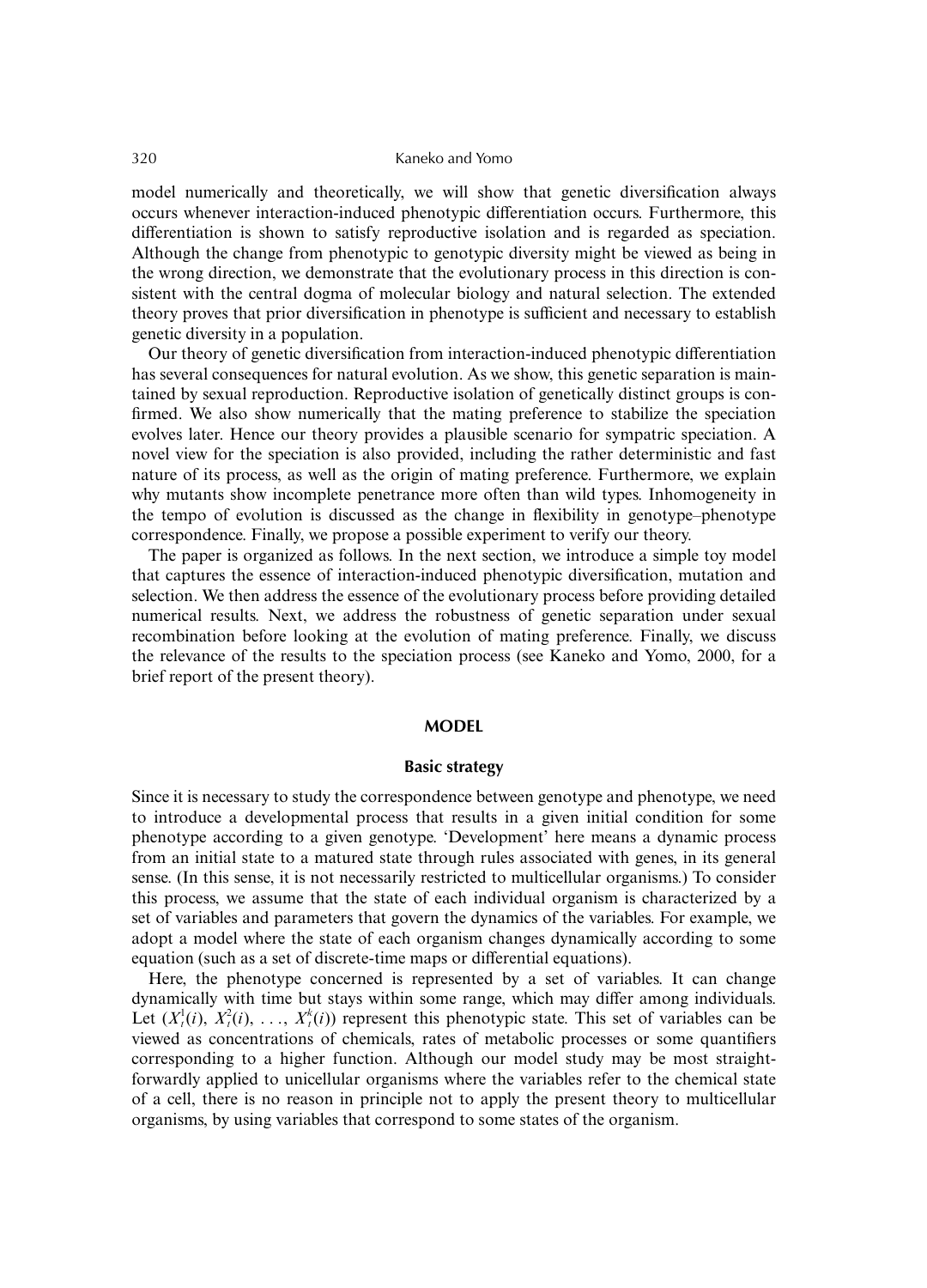Since genes are nothing but information expressed on DNA, they could in principle be included in the set of variables. However, according to the central dogma of molecular biology (Alberts *et al.*, 1994), the gene has a special role among such variables. Genes can affect phenotypes, the set of variables, but the phenotypes cannot change the code of genes. During the life cycle, changes in genes are negligible compared with those of the phenotypic variables they control. The variables corresponding to genes change much more slowly than other variables for biochemicals. In terms of dynamical systems, the set corresponding to genes is represented by parameters that govern the dynamics of phenotypes, since the parameters in an equation are not changed while they control the dynamics of phenotypic variables.

Hence the genotype is given here by a set of parameters. When an individual organism is reproduced, this set of parameters changes slightly by mutation.<sup>2</sup>

## **Specific model**

Based on the above argument and previous studies of interaction-induced differentiation, we choose the following dynamical systems model.

(i) The state of each individual *i* at time *t* is given by variables  $(X_t^1(i), X_t^2(i), \ldots, X_t^k(i))$  and a set of parameters.

(ii) The temporal change in the variables is given by a set of deterministic equations. They are described by the variables and parameters of the individual and the interaction with other individuals.

(iii) The interaction between the individuals *i* and *j* is given in terms of both sets of variables  $(X_t^1(i), X_t^2(i), \ldots, X_t^k(i))$  and  $(X_t^1(j), X_t^2(j), \ldots, X_t^k(j))$ . Here, we choose a very simple form of interaction so that the dynamics of  $X_i^l(i)$  are influenced by  $X_i^l(j)$  of all the other individuals. A typical example is the interaction through competition for some (nutritional) 'resources' for the change of variable  $X_t^i(i)$ . We consider global interaction with all other individuals of equal strength. For example, the resources are taken by all individuals and this competition for resources leads to an 'all-to-all' interaction. We do not include any spatially localized interaction, since we focus on sympatric speciation.

(iv) Each individual splits into two when a given condition for growth is satisfied. In the present paper, we introduce some cycles (such as those within metabolic processes) as phenotypic variables. When the accumulated number of the processes goes beyond some threshold, the individual replicates. To introduce competition, individuals are eliminated randomly at some rate and by some death condition (e.g. the elimination of those with a poor ability to convert resources to metabolic processes). With this process, the total number of organisms remains finite and fluctuates within some range.

Note that reproduction occurs through the history of phenotypic variables. In our model, each individual competes for some limited resources and converts them to some factor for growth. If the factor is accumulated beyond some threshold, the individual produces

 $2$  In reproduction, phenotype variables may also be partly transferred to the offspring. This transfer is subject to a larger error than the mutational variation of parameters. Note, however, our theory of speciation is valid without such transfer, as is shown in the Appendix.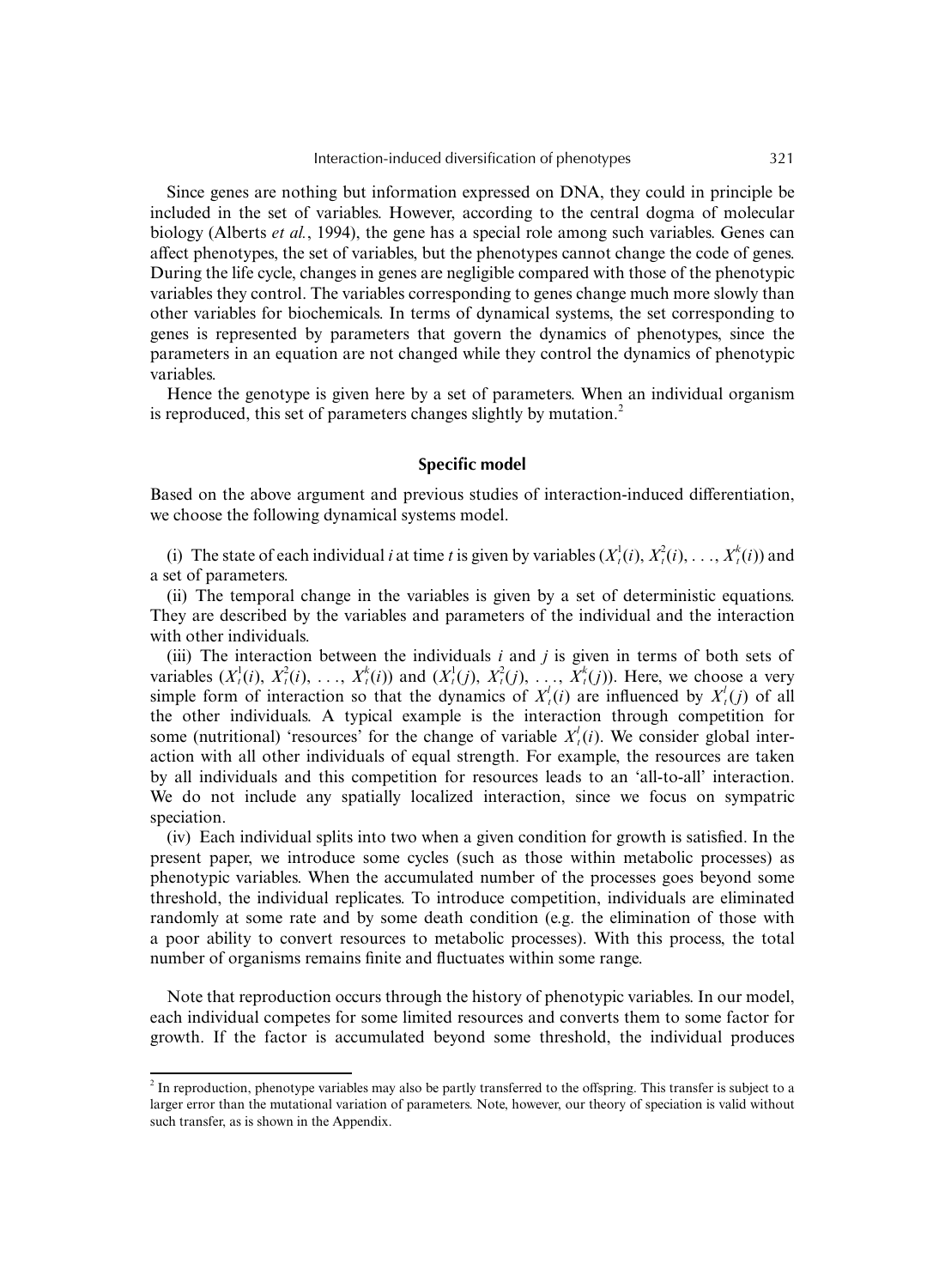its offspring. The process depends directly on the phenotypic variables, but also indirectly on the genotypic parameters, since the dynamics of phenotypes are, of course, governed by the parameters. For example, the metabolic process may work more efficiently for some parameters and the reproduction may occur much faster. In addition, this change in growth rate with parameters is strongly dependent on the interaction, since the change in resources is strongly influenced by the phenotypes of other individuals.

We have studied several examples with the above requirements  $(i)$ – $(iv)$ . A simple example is given by a model with the following internal cyclic processes. Assume that there are *k* cyclic processes. Then, the above set-up of the models (i)–(iv) is given as follows.

First take  $X_n^j(i)$  as a state vector of each cell *i* at time *n*, which represents the state of the *j*-th cycle at that instant. Here, we split  $X_n^j(i)$  into its integer and fractional parts as

$$
X_n^l(i) = R_n^l(i) + x_n^l(i)
$$
 (1)

with  $R_n^l(i)$  = the integer part of  $[X_n^l(i)]$  and  $x_n^l(i)$  = mod $[X_n^l(i)]$ .

The integer part  $R_n^j(i)$  is assumed to give the number of the cyclic processes that the individual has passed through since its birth, while the fractional part  $x_n^j(i)$  represents the phase of oscillation in the process. As a simple model, we assign a phase of oscillation to each cyclic process and assume that there are mutual influences depending on the phase state of processes (Kaneko, 1998). The *l*-th process has a flow from other processes, while there is a flow from the process to the other processes. With this set-up and with a choice of some function  $F^{l,m}(x)$ , the internal dynamics of processes are written as

$$
X'_{n+1}(i) = {}^{l}_{n}(i) + \sum_{m} F^{l,m}(x^{m}_{n}(i)) - \sum_{m} F^{m,l}(x^{l}_{n}(i)) + \text{interaction}'(i)
$$
 (2)

where *i* denotes each individual unit, *l* gives the index for the cycle and *n* is the time step for the process (the interaction term will be determined later). For simplicity in the simulation, we use the discrete-time process. The function  $F^{l,m}$  shows a flow from the *m*-th to *l*-th process. Considering that only the 'phase' of the cyclic process (i.e. the fractional part  $x'_n(i)$ ) is relevant to the cycle–cycle interaction, we choose the form  $(a^{lm}/2) \sin(2\pi x_n^m(i))$  for  $F^{l,m}(x)$ . Although only the fractional part is relevant to the dynamics, the integer part  $R^j_n(i)$  will be used for the condition for replication.

Second, the interaction between individuals is introduced through competition for resources, with which each cyclic process progresses. The ability to obtain resources generally depends on the internal state of the unit  $x_n^j(i)$ . Again, we choose our model so that only the phase is relevant to the interaction and take  $p \times \sin 2\pi(x_n^j(j))$  as the ability to obtain resources, with  $p$  as a fixed parameter. Assuming that all elements (whose number is  $N_n$ ) compete for resources  $s^j$  for each step, we take the following interaction term:

$$
interaction'(i) = p \times \sin(2\pi x_n^j(i)) + \frac{s^j - p\Sigma_j \sin 2\pi (x_n^j(j))}{N_n}
$$
\n(3)

Here, the second term comes from the constraint that  $\Sigma_i$  interaction<sup> $\ell(i) = s^i$ , due to the</sup> condition that units compete for a given resource  $s<sup>l</sup>$  at each time step.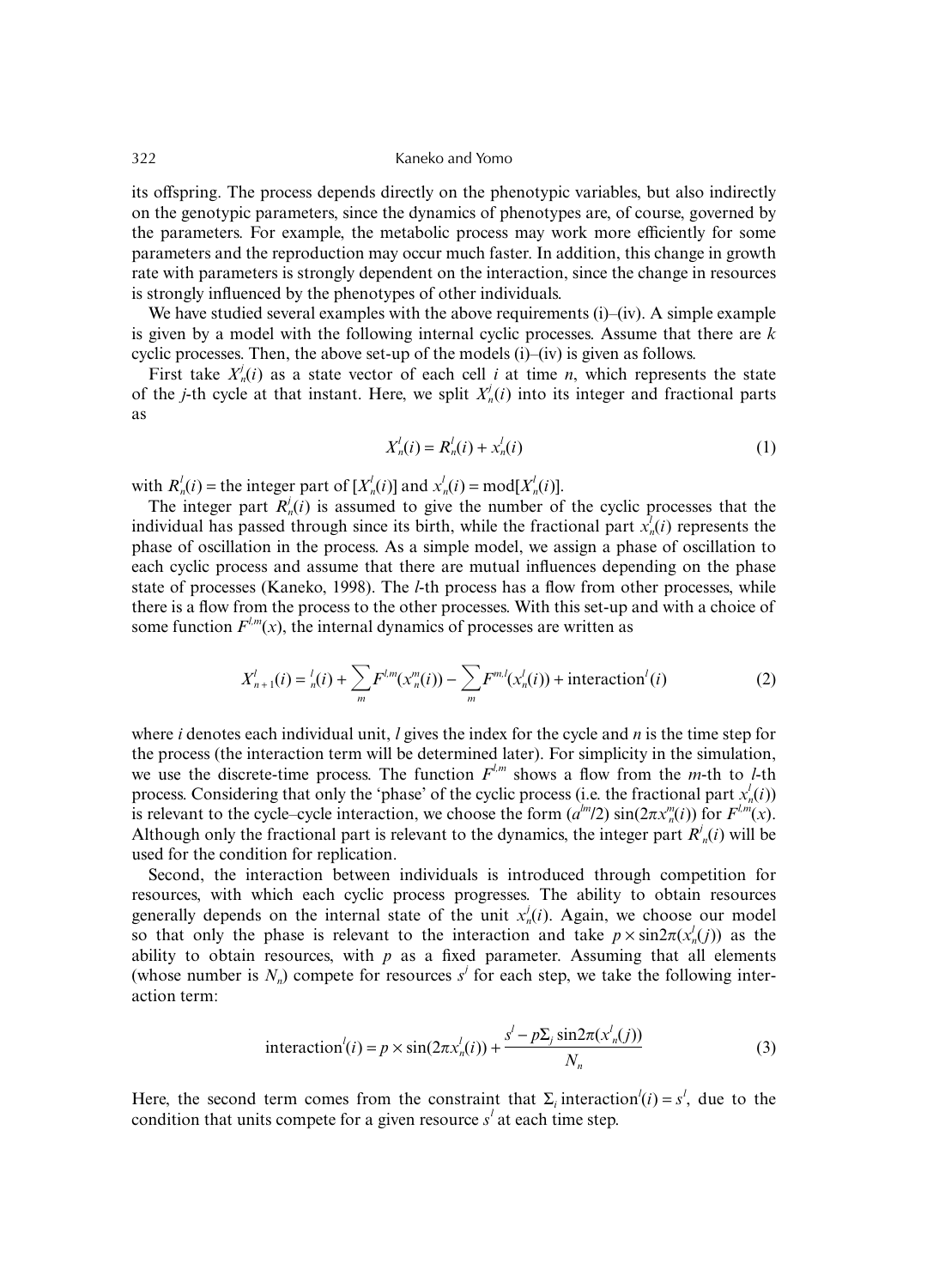Now, summing up all the processes, our internal dynamics are given by

$$
X'_{n+1}(i) = X'_{n}(i) + \sum_{m} \frac{a^{lm}(i)}{2} \sin(2\pi x''_{n}(i)) - \sum_{m} \frac{a^{ml}(i)}{2} \sin(2\pi x'_{n}(i)) +
$$

$$
p \times \sin(2\pi x'_{n}(i)) + \frac{s^{l} - p\sum_{j} \sin(2\pi (x'_{n}(j)))}{N_{n}}
$$
(4)

Taking into account that the cyclic process corresponds to a metabolic, genetic or other process that is required for the replication, we assume that the unit replicates when the accumulated number of cyclic processes passes some threshold. Thus, the condition is given by

$$
\sum_{l} R_n^l(i) > \text{Thr} \tag{5}
$$

With division, the parameters (that correspond to genotypes) are transferred with some mutation. In the model,  $a^{ij}$  is changed to  $a^{ij} + \delta$ , with  $\delta$  as a small random number over [− ε, ε]. On the other hand, the phenotype state *xl* (*i*) is either not transferred at all or loosely transferred. In the former case,  $x'(i)$  is reset again randomly over [0,1] after each division, while in the latter case  $x_n^i(i)$  at the division is taken to be  $x_{n-1}^i(i) + \delta'$ , with  $\delta'$  as a random number over  $[-\varepsilon_p, \varepsilon_p]$  with  $\varepsilon_p > \varepsilon^3$  Of course, the rotation number  $R_n^l(i)$  is reset to zero at each division.

With only the above division process, the number of individuals would increase indefinitely. To include competition, we remove units stochastically with some rate, so that the total population remains around  $N_{tot}$ . In the simulations here, we have also imposed a death condition when  $R_n^l(i) < -Thr_{\text{death}}$ , with  $Thr_{\text{death}} = 10^{4}$ .

In the present model, due to the non-linear nature in the dynamics,  $x_n^l$  often includes chaotic or periodic oscillations in time. Then, it is not convenient to use the variables  $x_n^j$ for the representation of a phenotype. Instead, it is natural to adopt a quantity that is accumulated (or averaged) since the most recent division of the unit.  $R'(j)$ , the integer part of  $X^l(j)$ , is ideal for this purpose. Here, we represent the phenotype of a unit as a set of variables  $R'(j)$ , at each division (therefore,  $\sum_{i}^{k} R'(j) = Thr$ ). The value  $R'(j)$  indicates how much the *l*-th cyclic process is used for reproduction.

Within this setting of the problem, we address the following question: How do the offspring from an identical individual diversify its phenotypes and genotypes and split into two (or more) groups with distinct genotypes and phenotypes?<sup>5</sup> A standard answer for the mechanism of this diversification is that some random changes of genotypes result in different phenotypes and, through the accumulation of such changes, the phenotypes split into distinct groups, each of which is adapted for a different niche. In contrast, our proposal here is that the interaction-induced phenotypic differentiation first occurs for organisms with a single genotype and the differentiation is later fixed to genes, even though only a flow from gene to phenotype exists. In other words, interaction-induced phenotypic diversification is essential to genetic differentiation. We show later that this

<sup>&</sup>lt;sup>3</sup> In fact, the scenario to be presented holds for both cases.

<sup>&</sup>lt;sup>4</sup> Even without this additional death condition, the evolution scenario to be presented works.

<sup>&</sup>lt;sup>5</sup> Inclusion of sexual recombination in our model will be discussed later, when we show that the mechanism presented here holds in such a case.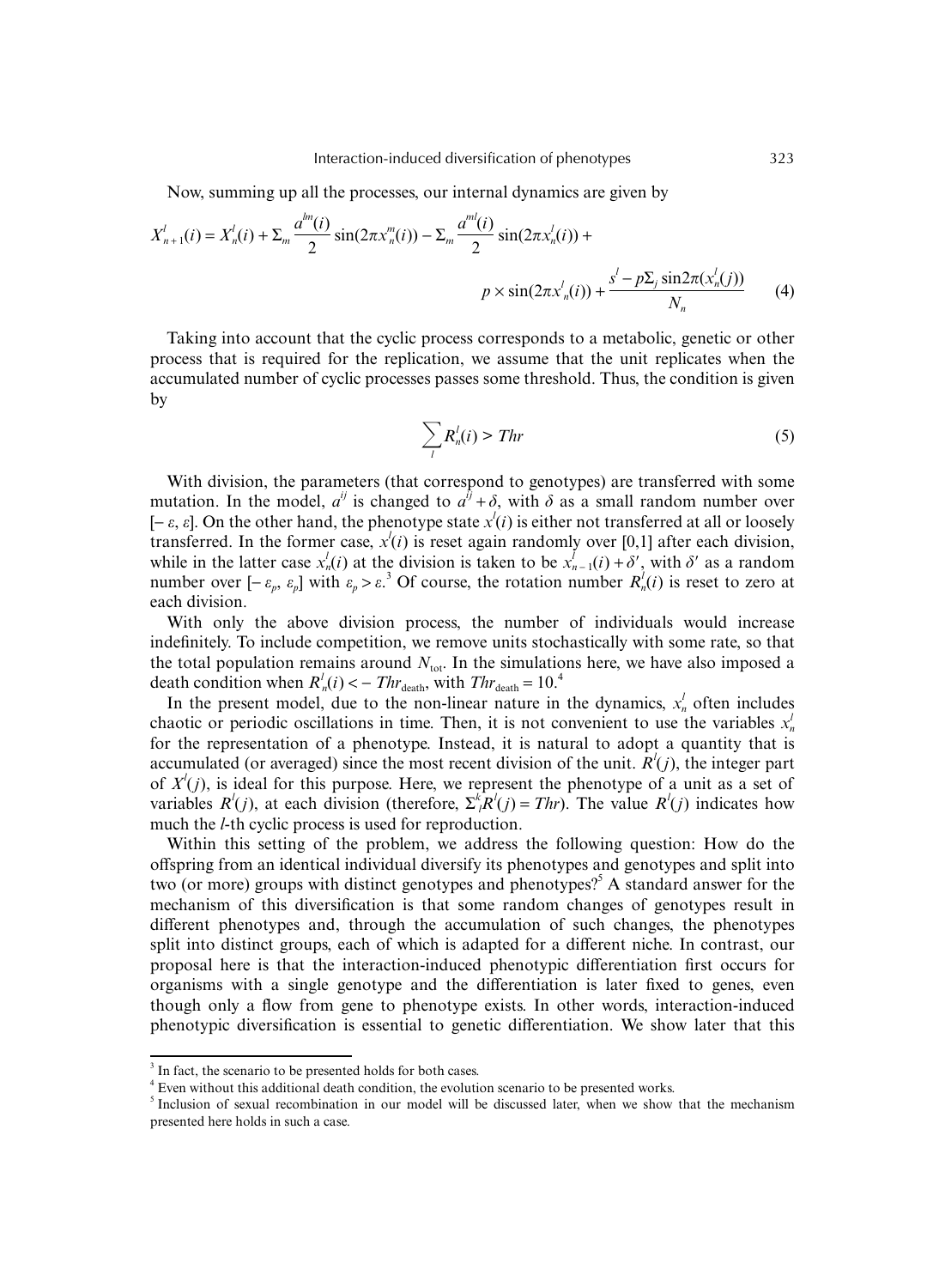differentiation also satisfies reproductive isolation. Hence, a theory for sympatric speciation is provided.

# **PROCESS FOR GENETIC DIVERSIFICATION**

We carried out several simulations of the model with  $k = 3$ , 4 and 5. An example of the speciation process is given in Figs 1 and 2. In Fig. 1, values of  $a^{12}(i)$  and  $R^2(i)$  are plotted at every division, while  $(R^2, a^{12})$  are plotted as a representation of the genotype–phenotype relationship. Note that the phenotype separates into two groups initially. Indeed, this differentiation of phenotype is induced by interaction, for example through competition for resources.

On the other hand, the plot  $(R^2, a^{12})$  results in a two-dimensional ('phenotype', 'genotype') plane in Fig. 2. In the figure, the colour of the points changes with time. The plot shows that the phenotype differentiates initially and the change is subsequently fixed to the genotypes. Several simulations demonstrate that the phenotypes (rates of use of each cyclic process) differentiate into two groups first (see Fig. 2). $<sup>6</sup>$  Then, the parameter values</sup> ('genotype') split into two groups, as shown in Fig. 1. Once started, the splitting process progresses rapidly.

First, we sketch our interaction-induced process of genetic diversification triggered by isologous diversification, obtained from our model simulation and dynamical systems theory. The process of genetic diversification is shown schematically in Fig. 3, where we have plotted the phenotype on the vertical axis; that is, one  $R<sup>i</sup>(i)$  or some quantity given as a function of  $x^i(i)$ . The horizontal axis represents a genotype  $a^{lm}(i)$ , one of the parameters. This plot corresponds to Fig. 2, obtained from the simulation.

The process of genetic diversification is summarized as follows.

### **Stage 1: interaction-induced phenotypic differentiation**

When there are many individuals interacting for finite resources, the phenotypic dynamics start to be differentiated even though the genotypes are identical or differ only slightly. This differentiation often appears if non-linearity is involved in the internal dynamics of some phenotypic variables. Then, slight phenotypic differences between individuals are amplified by the internal dynamics (e.g. metabolic reaction dynamics). Through interaction between organisms, the difference in phenotypic dynamics tends to be grouped into two (or more) types, as was first studied in clustering in coupled non-linear dynamics (Kaneko, 1990, 1994) and then discussed in connection with cell differentiation mechanisms (Kaneko and Yomo, 1994, 1997, 1999). Indeed, the orbits of  $(x_i^l(i), x_i^2(i), \ldots, x_i^k(i))$  lie in a distinct region according to individuals. Note that the difference at this stage is not fixed in either the genotype or the phenotype. The progeny of a reproducing individual may belong to a different type from the parent. In addition, the differentiation is highly interactiondependent. For example, if a group of one type is removed, then some individuals of the other type change their type to compensate for the missing type.

With this interaction-induced differentiation, the phenotypes  $R<sup>i</sup>(i)$  split into two groups (Fig. 3a), which will here be called 'upper' and 'lower' groups.

 $^6$  Although one  $R^i$  starts much larger than the others, this does not mean that each group is specialized to the 'niche' of a different resource *s*<sup>*i*</sup>. Indeed, even if  $s^2 = s^3 = \ldots = 0$ , the present scenario is observed.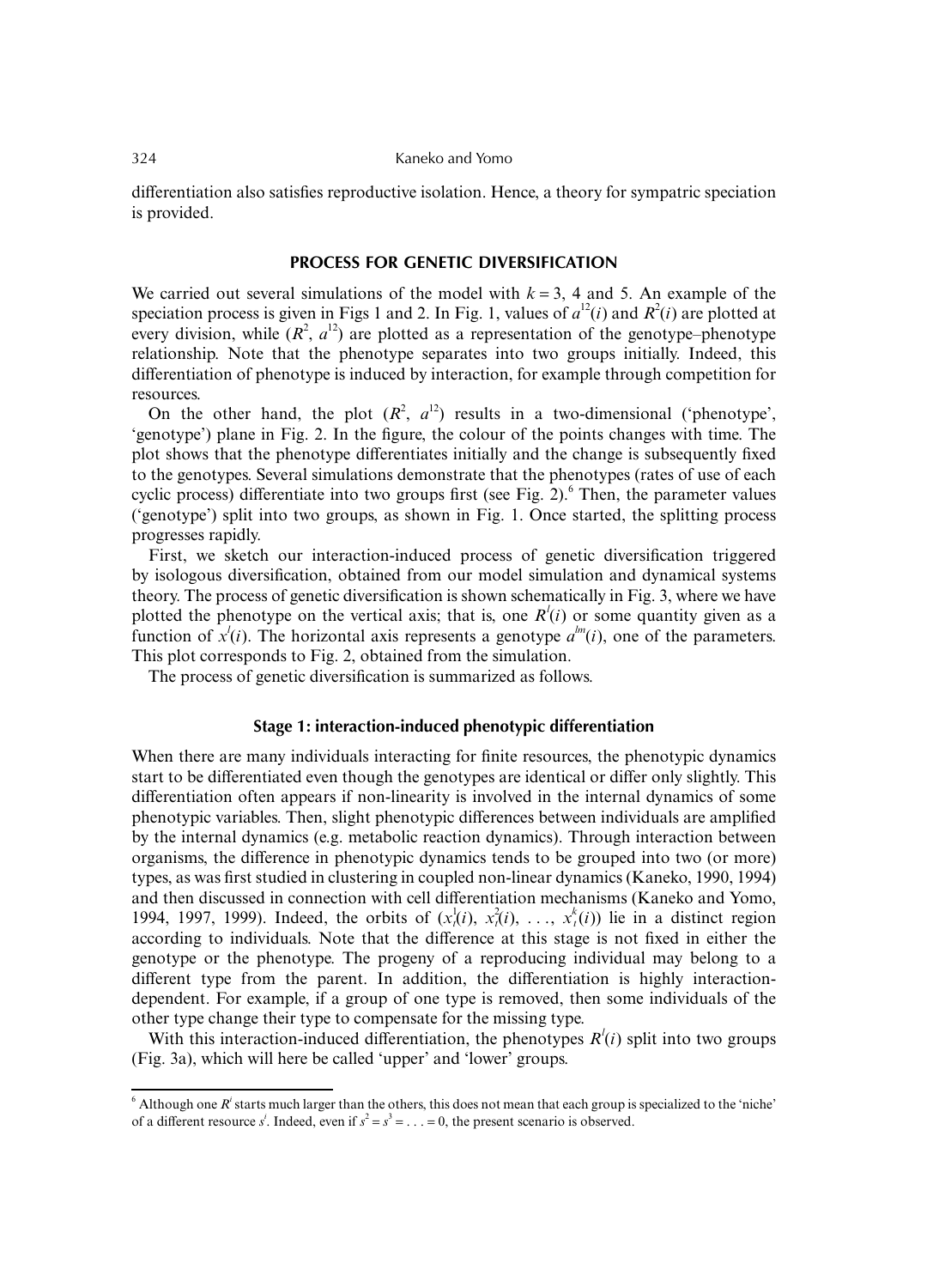

**Fig. 1.** Evolution of genotype (a) and phenotype (b). The genotypic parameter  $a^{12}$  (a) and the phenotype  $R^2$  (b) are plotted at every division (reproduction) event. The ordinate is the parameter  $a^{12}$  (a) or  $R<sup>2</sup>$  (b) of the individual at each division, while the abscissa shows the number of divisions in the simulation in order. Throughout the paper, the threshold number of cycle processes, *Thr*, is set at 1000 and the mutation rates of parameters are set at 0.001. In the simulation of Fig. 1 and Fig. 2,  $p_k = 2/(2\pi)$ ,  $s^1 = s^2 = s^3 = 6$ . Initially, the genotype parameters are set at  $a^{ij} = -0.2/(2\pi)$ , while the variables  $x^k(i)$  are assigned randomly over [0,1]. By each division, the variables  $x^l_n(i)$  are changed by  $δ'$  from those of the mother, where  $δ'$  is a random number over [−0.1,0.1] (i.e.  $ε<sub>p</sub> = 0.1$ ). Individuals are eliminated randomly so that the total population is around 500.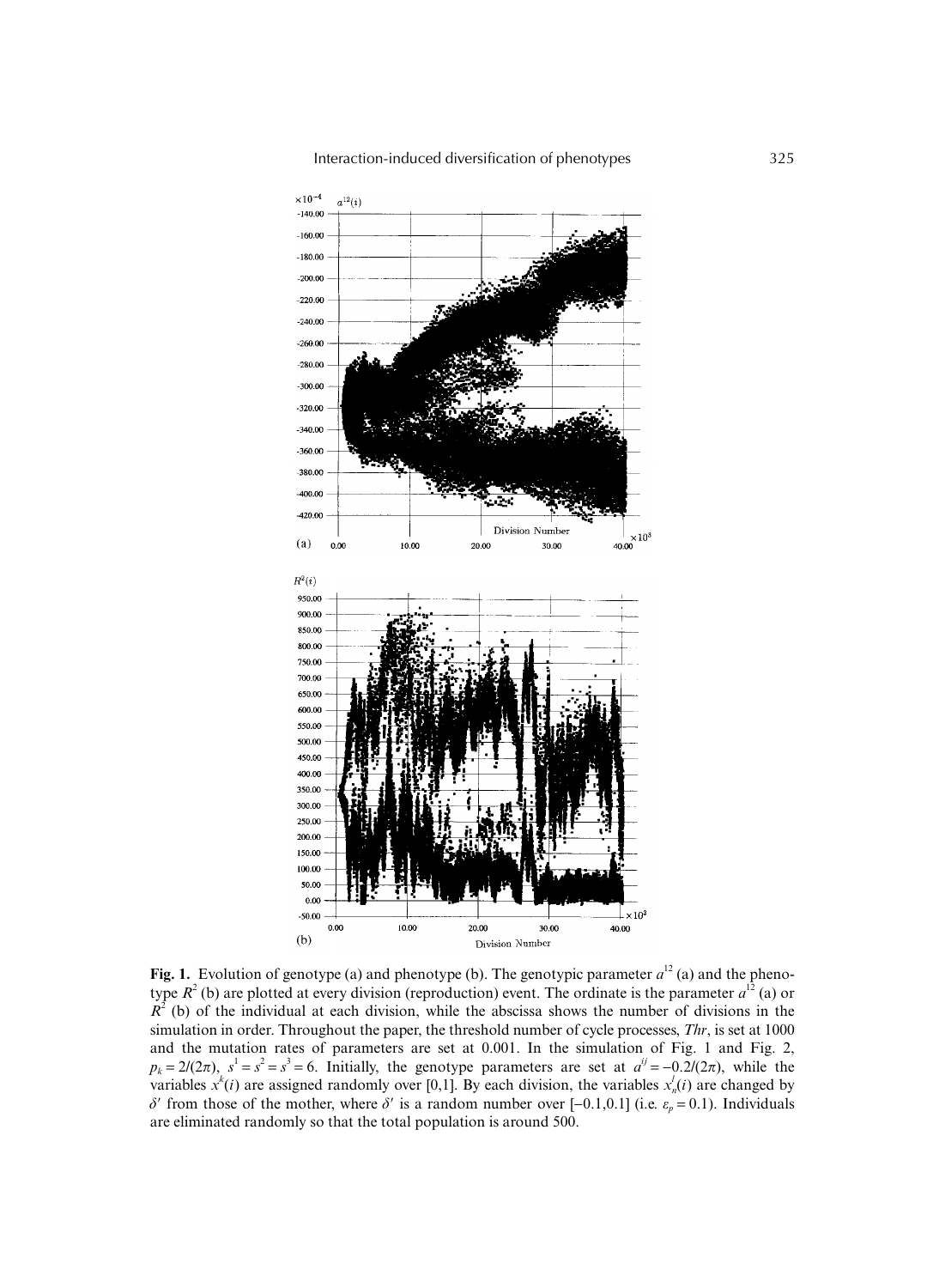

**Fig. 2.** Evolution of genotype–phenotype relationship:  $(R^2, a^{12})$  plotted for every division of units, for the simulation given in Fig. 1. The first 2000 divisions are plotted in orange, divisions 2001–4000 in brown, 4001–6000 in sky blue, 6001–10,000 in yellow, 10,001–20,000 in dark blue, 20,001–30,000 in green and 30,001–40,000 in red.

## **Stage 2: amplification of the difference through the genotype–phenotype relationship**

The second stage of our speciation is the amplification of difference in both genotypes and phenotypes. This is realized by a kind of positive feedback process between the changes in genotypes and phenotypes.

This process consists of two parts. The first part, essential to the genetic fixation, is genetic separation due to the phenotypic change. This occurs if the parameter dependence of the growth rate is different between the two phenotypes. In other words, there are one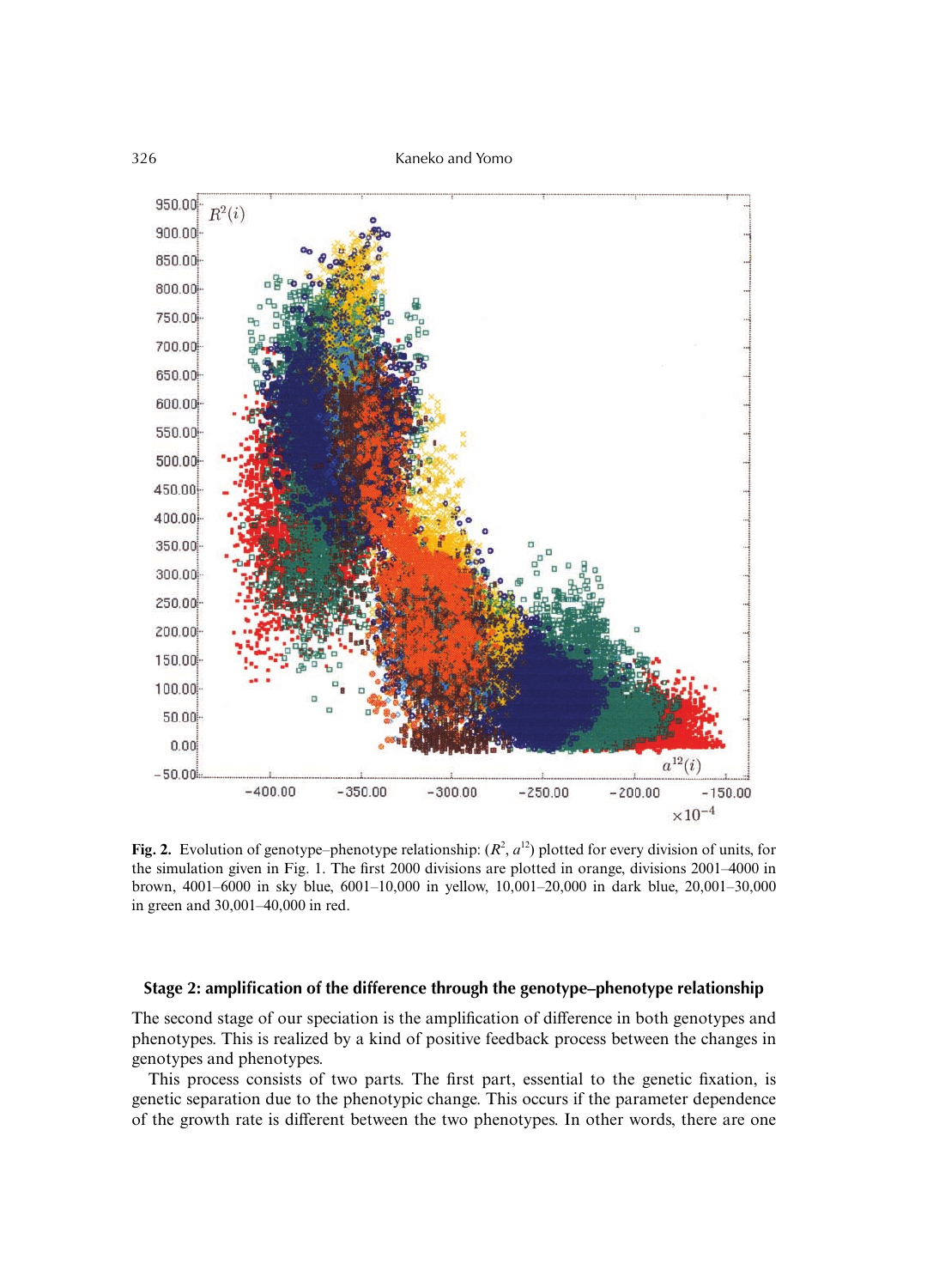Interaction-induced diversification of phenotypes 327



**Fig. 3.** Schematic representation of the speciation scenario obtained from our simulation and theory. A pair (phenotype, genotype) is plotted successively with time: (a) the stage of interaction-induced phenotypic separation, (b) the stage of genotype–phenotype feedback amplification, (c) the stage of genetic fixation and (d) formation of two groups distinct both in phenotype and genotype.

or several parameters such that the growth rate increases with them for the upper group and decreases with them for the lower group (or the other way around).<sup>7</sup>

Indeed, such parameter dependence is not exceptional. As a simple illustration, assume that the use of metabolic processes is different between the two groups. If the upper group uses one metabolic cycle more, then the mutational change of the parameter  $a^{lm}$  to enhance the cycle will favour the upper group, while a change to reduce it may favour the lower group. Indeed, several numerical results (given, for example, in Figs 1 and 2) support the existence of such parameters. This dependence of growth on genotypes leads to genetic separation of the two groups, as long as the population is limited with competition for survival (see the horizontal shifts in Fig. 3b).

Although the above process is essential to speciation, the genetic separation is often accompanied by the second process, the amplification of phenotypic difference due to the genetic difference. In Fig. 3, as the parameter  $a^{lm}$  is increased, the phenotype variable  $R^j$  tends

<sup>&</sup>lt;sup>7</sup> By choosing −*a*<sup>*lm*</sup> as the parameter, the latter case (in which the lower group has a higher reproductive rate with the increase in  $a^{lm}$ ; as in Fig. 1) can be converted to the former case. Thus, we consider only the former case without losing generality.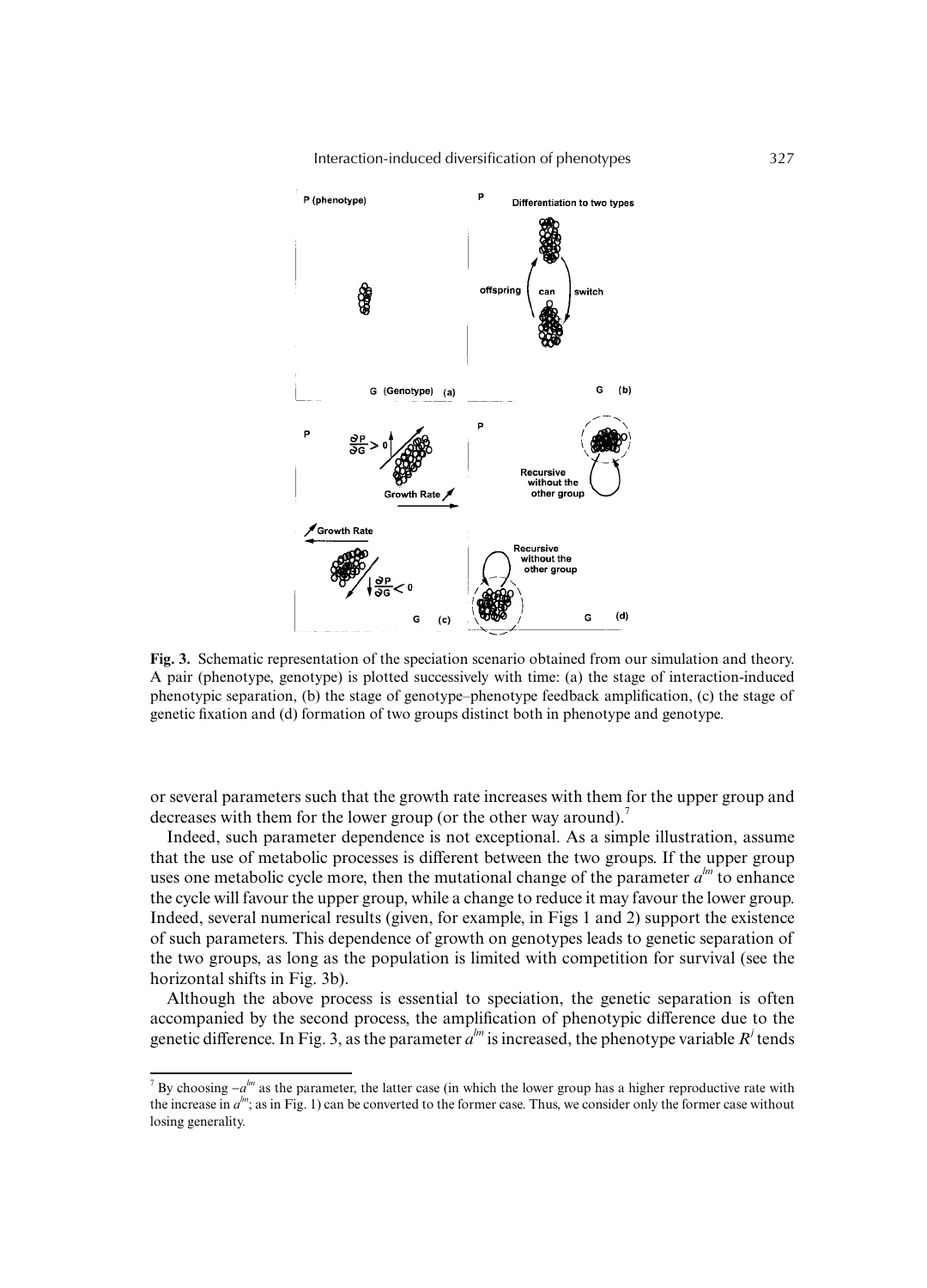to increase and vice versa. This is possible if ∂*R<sup>j</sup>* /∂*a lm* is larger for the upper group. In a typical and clear example, as in Fig. 3c, ∂*R<sup>j</sup>* /∂*alm* is positive for the upper group and negative for the lower group (and vice versa for Fig. 2). With this process, the separation of the two groups is amplified both in terms of genotypes and phenotypes.

We note that the existence of such parameters that satisfy the two conditions is not unusual. If there are rather complicated dynamics among phenotypic variables, the number of parameters is rather large and it is expected that parameters that satisfy the above condition exist in general.

With this separation of two groups, each phenotype (and genotype) starts to be preserved by the offspring, in contrast with the first stage. Now, distinct groups with recursive reproduction have been formed. However, up to this stage, the two groups with different phenotypes cannot exist by themselves in isolation. When isolated, offspring with the phenotype of the other group start to appear. The two groups co-exist dependent on each other. The two groups co-evolve, keeping their 'symbiotic' relationship while competing for the same niche for survival.

Note that the metabolic (or developmental) dynamics in each group, when isolated, are unstable and some individuals start to be differentiated to recover the other group. The dynamics, for each phenotype, are stabilized by each other through interaction. Hence, evolution of one group is related to that of the other. To have such stabilization, the population of each group has to be balanced through the interaction. Even under random fluctuation due to finite-size populations or mutation, the population balance of each group is not destroyed. Indeed, the speed of growth of each group is of the same order at this stage, as will be demonstrated later. When the genotype parameter of one group is shifted by mutation and selection, that of the other group is also shifted (in the opposite direction) and the balance of speed of growth is preserved.

Accordingly, our mechanism of genetic diversification is stable. This is why our mechanism works as a stable sympatric speciation, as will be shown later.

## **Stage 3: genetic fixation and isolation of differentiated groups**

Complete fixation of the diversification to genes occurs at this stage. Here, even if one group of units is isolated, the offspring of the phenotype of the other group are no longer produced. Offspring of each group keep their phenotype (and genotype) on their own. This is confirmed by numerically eliminating one group of units.

Each group has one phenotype corresponding to each genotype, even without interaction with the other group. Hence, each group is a distinct reproductive unit at this stage. This stabilization is possible since the flexibility of the phenotypes at the first stage is lost, due to the shift in genotypes (parameters). The initial phenotypic change introduced by the interaction is now fixed to genes. Genetically distinct groups with independent reproduction are formed with this genetic fixation.

To check the third stage of our scenario, it is straightforward to study the further evolutionary process from only one isolated group. To do this, we choose some population of units only of one type after the genetic fixation is completed and then both the genotypes and phenotypes are separated into two groups. Then we start the simulation again. When the groups are chosen from later generations after the genetic fixation process, the offspring keep the same phenotype and genotype. Now, only one of the two groups exists. Here, the other group is no longer necessary to maintain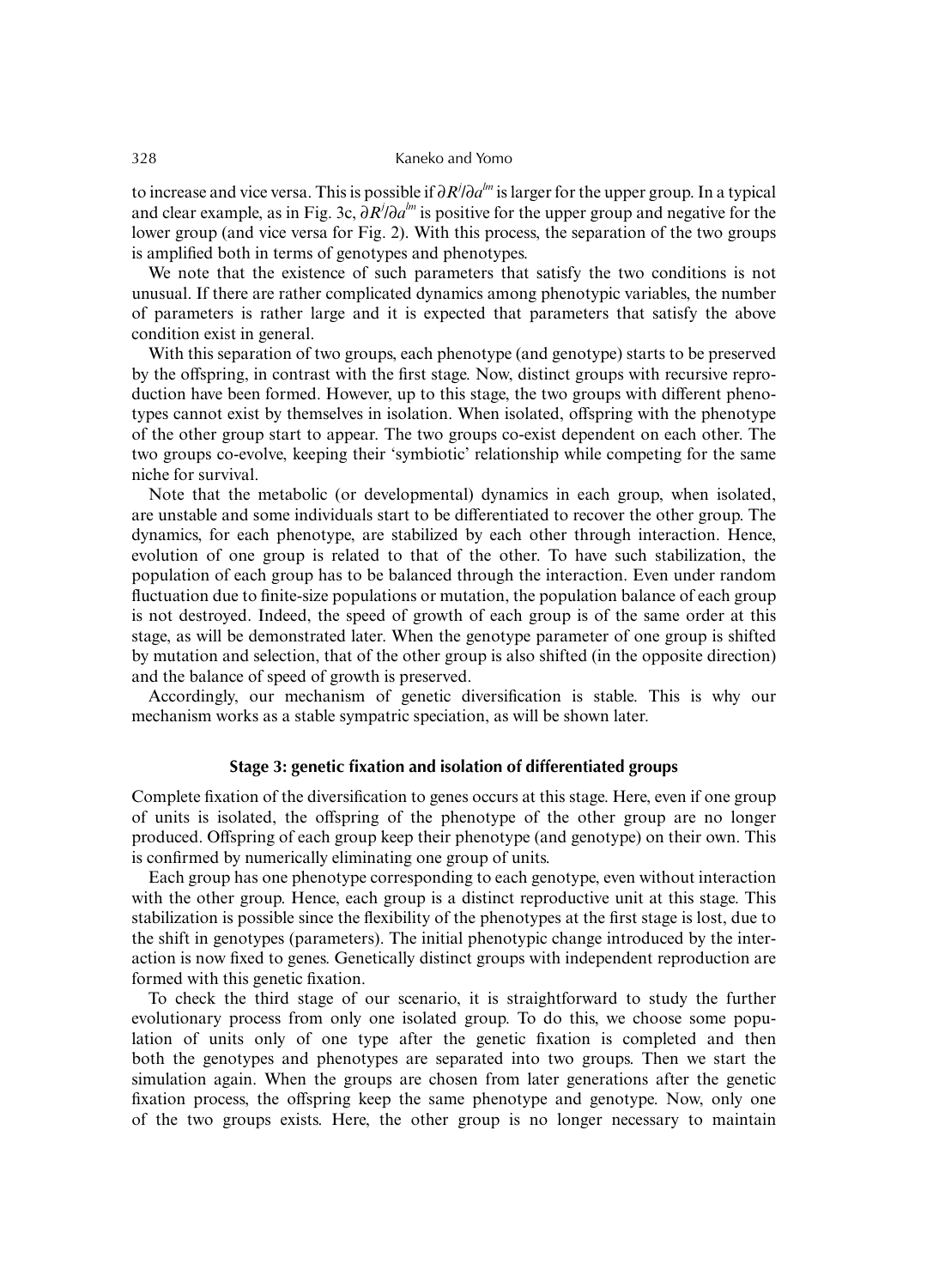stability. This recursive production by each group characterizes the third stage of our scenario.

At an earlier generation of the genetic diversification process (at the second stage), the separation is not fixed rigidly. Units selected from one group at this earlier stage again start to show phenotypic differentiation, followed by genotypic separation, as demonstrated by several simulations. After some generations, one of the differentiated groups recovers the genotype and phenotype that had existed before the transplant experiment. This is in strong contrast with the third stage.

# **FURTHER REMARKS ON THE DIFFERENTIATION SCENARIO**

# **Condition for genetic diversification**

We now show that in our model interaction-induced phenotypic differentiation is a necessary (and sufficient) condition for the formation of genetically distinct groups.

First, the genetic differentiation always occurs when the phenotype (represented by the rate of each cyclic process, *R<sup>k</sup>* ) differentiates into two (or more) groups. After the initial separation into two groups, the fixation into parameters always follows, as long as mutation exists.<sup>8</sup> In this sense, phenotypic differentiation is a sufficient condition for the genetic diversification process, in standard biological circumstances (with reproduction, mutation and a genotype–phenotype relationship).

Second, if the interaction-induced differentiation does not exist initially, there is no later genetic diversification process. In fact, for some resource and coupling parameters, or for some initial distribution of parameters  $a^{ij}$ , no phenotypic differentiation occurs. The distribution of phenotype values  $R^k(i)$  over all individuals *i* is concentrated around a single point, rather than forming two disjunct groups. In this case, even if we take a large mutation rate, the distribution only becomes broader, without any split. Thus, no separation process into two groups is observed, even if we wait for many generations of reproduction and death of units. This clearly shows that the interaction-induced differentiation is also a necessary condition for the speciation in our model.

To be specific, in our model, the condition for the genetic diversification to occur is given by the initial parameters. First, the parameter  $p$  should be larger than some threshold value. For example, for a model with  $s^1 = 2$ ,  $s^2 = 4$ ,  $s^3 = 6$  and with the initial parameters  $a^{lm}(i) \approx -0.2/(2\pi)$ , the differentiation appears for  $p \ge 1.8$ . Second, the resource term per unit  $(\sum_j s^j/N)$  should be smaller than some threshold value. For example, the threshold resource is  $s_{\text{thr}} \approx 10$ , for  $s^1 = s^2 = s^3$ ,  $p = 1.5/(2\pi)$ ,  $N \approx 300$  and the initial parameters  $a^{\text{lm}}(i) \approx$  $-0.1/(2\pi)$ . These two conditions imply a strong interaction when competing for resources. The phenotypes differentiate to several groups if the interaction is strong enough. For example, as the individuals competing for given resources reproduce, the number *N* increases so that the threshold condition for  $\Sigma_j s^j/N$  is satisfied. Then, the interaction-induced phenotypic differentiation always follows.

Next, if the magnitude of the initial parameter  $a^{lm}$  is too large for all units, the interaction term is not relevant to the dynamics of each individual. It is mainly determined by its own state, without being affected much by the states of other individuals. Then, the distribution of phenotype  $R<sup>i</sup>$  does not split initially and no differentiation follows. Hence, the internal

<sup>&</sup>lt;sup>8</sup> For some parameters or for some events, one of the groups may go extinct at a rather early stage.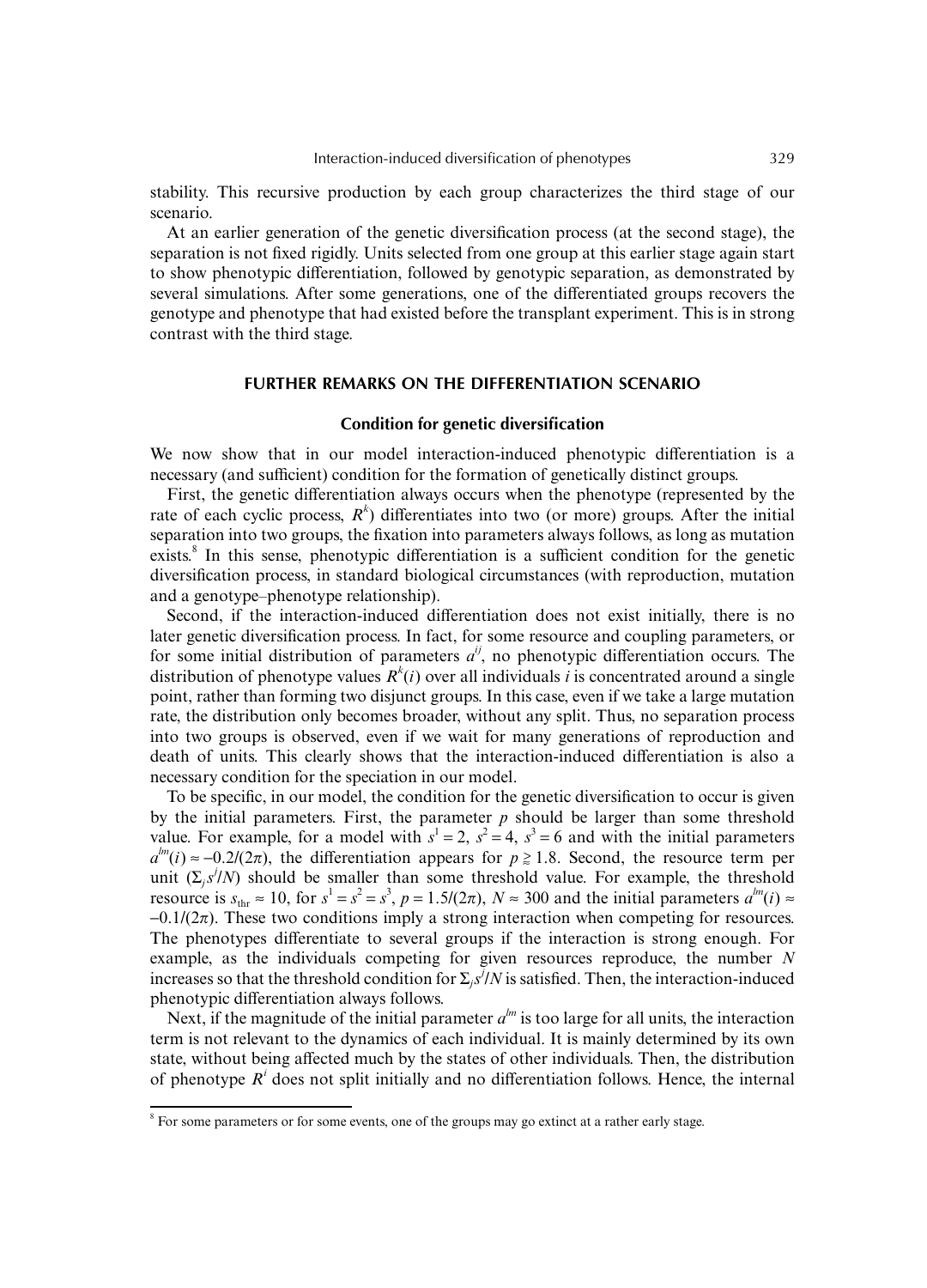dynamics have to support the possibility of diversification. As has been noted in the case of isologous diversification in cell differentiation, some balance between internal dynamics and interaction is required to have interaction-induced differentiation. Indeed, such a condition for internal dynamics (to have phenotype differentiation) implies low penetrance in terms of biology (Opitz, 1981).

# **Co-evolution of differentiated groups**

The rate of reproduction depends on each stage of evolution. In Fig. 4, we plot the distribution of reproduction time for each differentiated group. At the first and second stages of evolution, the rate of reproduction is similar for the two groups. Indeed, at these stages, the reproduction of each group is strongly dependent on that of the other group, and 'fitness' as the speed of reproduction for each group by itself alone cannot be defined. At stage 2, the reproduction of each group is balanced through the interaction, so that one group cannot dominate in the population. This is why the rates of growth of the two groups are almost the same, as shown in Figs 4a and 4b.

Later, at the third stage, the division speeds start to be different (Fig. 4c). Here, the interaction term between the two groups becomes weaker compared with the internal dynamics term. Now 'fitness' as the speed of reproduction can be defined, with the group with the higher reproduction rate becoming dominant in the population; the other group may go extinct due to a difference in the reproduction rates. (In this example, after Fig. 4d, the group with lower reproduction rate goes extinct.) After this extinction, the remaining group exists on its own, since the other group is not required for the existence of this group at the third stage. In other words, 'fitness' as a reproduction rate leads to the selection of one group at the third stage.<sup>9</sup>

In Fig. 5b, we plot the average division time for the two groups, taking another example with different parameters, while the time course of the average parameter value  $a^{12}$  is plotted in Fig. 5a for five runs with different random numbers for initial distribution and mutations. As can be clearly seen, the speeds of division for the two groups are balanced, within their fluctuation range. With the formation of the two groups, the population doubles in size; hence the division speed of each group doubles, to allow for a stationary population. Over a few hundred to thousand generations, the growth speeds are balanced, although the genotypes of each group change with mutation. Later in this stage, one of the groups may disappear through the finiteness of the population, when the total population becomes half again. By having two groups, twice the population co-exists in this system, which is an indicator of co-evolution.

On the other hand, if the extinction of one group occurs at the second stage, the later time course is different. Indeed, in a few examples with a small number of populations, one group happens to go extinct at an earlier (i.e. the second) stage, due to the finite-size fluctuation in populations. In this case, the remaining group starts the genetic fixation process again, triggered by phenotypic differentiation. Figure 6 is an example of such a process, where the phenotype  $R<sup>1</sup>$  differentiates into two groups after the extinction.

<sup>9</sup> As the value of *k* is increased, more than one group co-exist (up to our range of simulation time steps). Complex organization of several species will then be possible.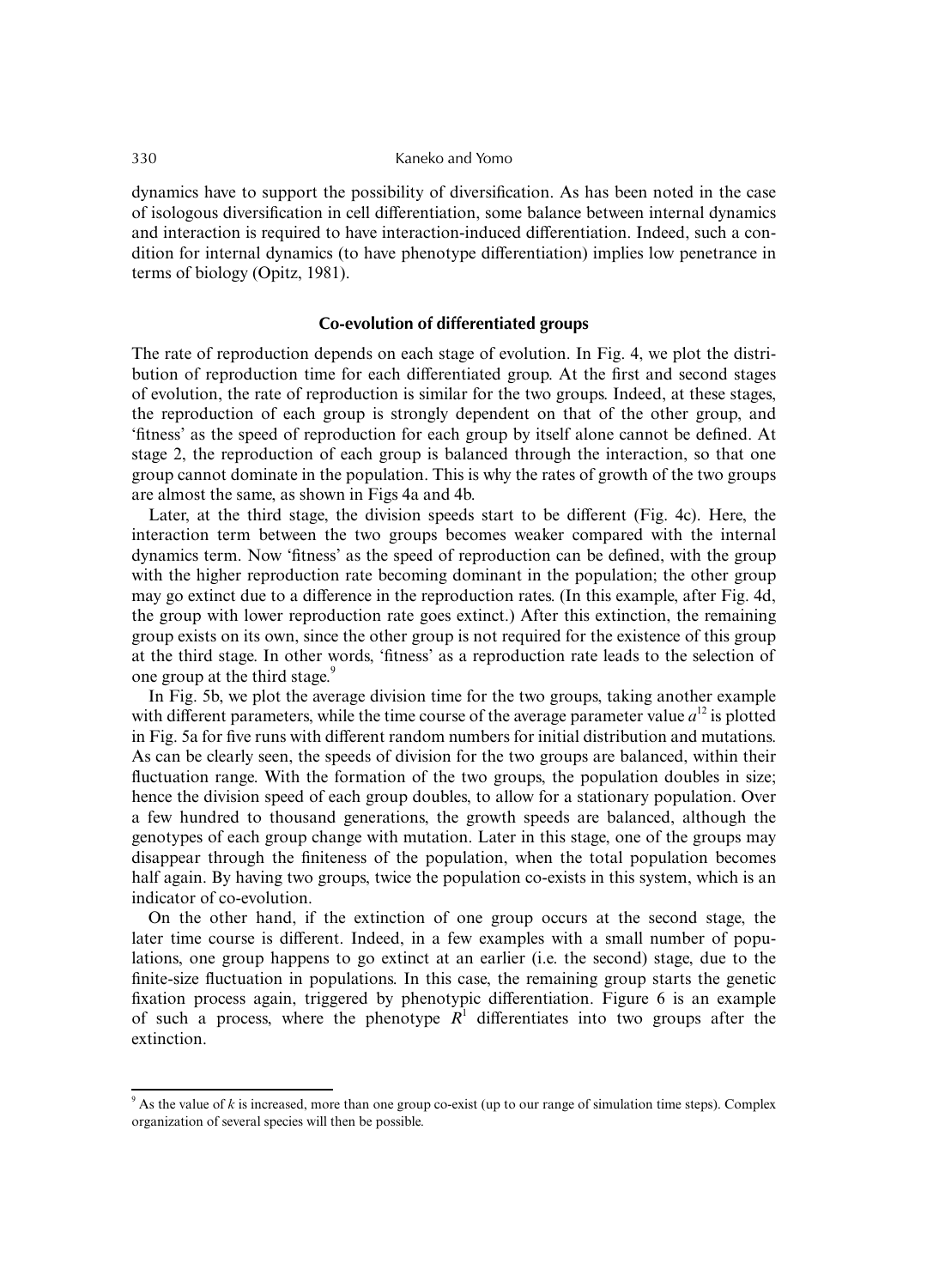

**Fig. 4.** Histogram of the reproduction time for each of the two differentiated groups. The time steps required for the reproduction are sampled for all division processes over a given duration, to obtain the histogram. The dashed line is a histogram for the 'upper group' given by the condition  $a^{12}$  > −1/2 $\pi$ , while the solid line gives the data for the lower group with  $a^{12} < -1/2\pi$ . The parameters are set as  $p = 1.5/(2\pi)$  and  $s_1 = s_2 = s_3 = 8$ , and the population *N* fluctuates around 400–500. Initially the parameter  $a^{ij}$  is set at  $-1/(2\pi)$ . (a) The histogram over division events 3000–10,000; (b) the histogram over division events 10,000–17,000; (c) the histogram over division events 17,000–24,000; (d) the histogram over division events 24,000–31,000. In this example, two groups with  $a^{12} \ge -1(2\pi)$  are formed around division event 3000 (6–8 generations). A few hundred divisions later after (d), the lower group goes to extinction.

## **Deterministic nature of evolutionary process**

As mentioned, if phenotypic differentiation (stage 1) occurs in our model, then the genetic differentiation of the second stage *always* follows, in spite of the random mutation process. Once the initial parameters of the model are chosen, it has already been determined whether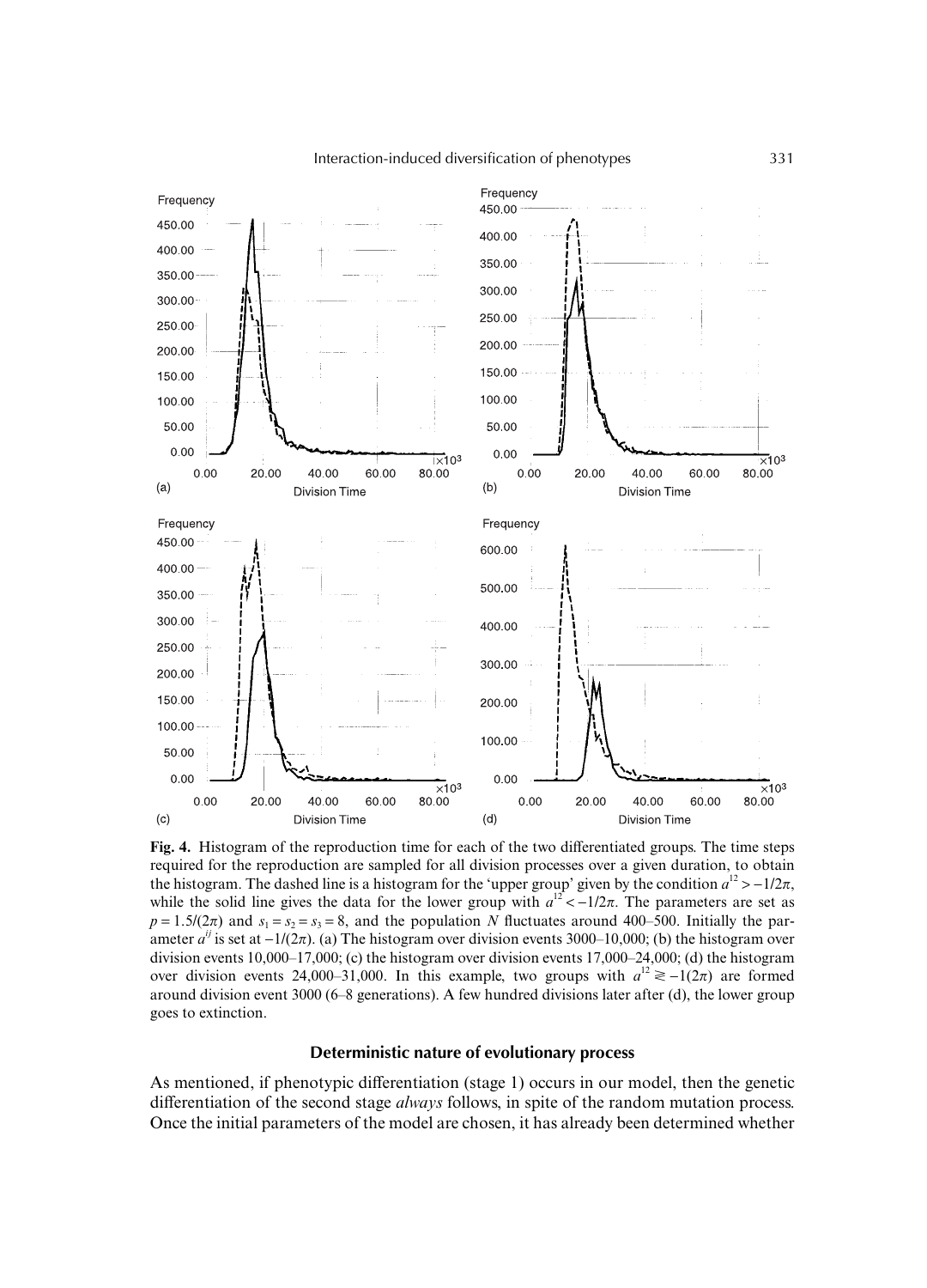

upper and lower groups, corresponding to Fig. 5a. The average division time is again computed from 2000 division events. Only two examples of the to demonstrate also that the differentiation process always occurs, although in some runs one of the groups goes extinct later (for runs 2, 3, 5). The Fig. 5. (a) The evolution of the average parameter for the upper and lower groups. Plotted is the average parameter value  $a^{12}$  for the upper and lower **Fig. 5.** (a) The evolution of the average parameter for the upper and lower groups. Plotted is the average parameter value *a*12 for the upper and lower fferentiation process always occurs, although in some runs one of the groups goes extinct later (for runs 2, 3, 5). The (*i*) are assigned randomly over [0,1]. Individuals are eliminated randomly so that the total population is around 300. (b) The average division speed for the upper and lower groups, corresponding to Fig. 5a. The average division time is again computed from 2000 division events. Only two examples of the evolution by a different random number sequence for mutation are overlaid, to make the figure clearly visible. As the two groups are formed around figure clearly visible. As the two groups are formed around 5 × 10<sup>4</sup> division events, the population size becomes twice that at the beginning, and each division time also becomes approximately twice. Note that 5 × 10<sup>4</sup> division events, the population size becomes twice that at the beginning, and each division time also becomes approximately twice. Note that groups, where the average is taken over 2000 division events. Five examples of the evolution by a different random number for mutation are overlaid, fferent random number for mutation are overlaid, *xk*  $\pi$ ), while the variables  $= 2$ . Initially, the genotype parameters are set at  $a^{ij} = -0.1/(2)$ the average division speeds of the two groups remain balanced, even if the genetic parameter evolves in time. the average division speeds of the two groups remain balanced, even if the genetic parameter evolves in time.groups, where the average is taken over 2000 division events. Five examples of the evolution by a di fferent random number sequence for mutation are overlaid, to make the  $\pi$ ) and  $s' = 8$ ,  $s^2 = 7$ ,  $s^3$  $p_k = 1.8/2$ to demonstrate also that the di parameters are set as evolution by a di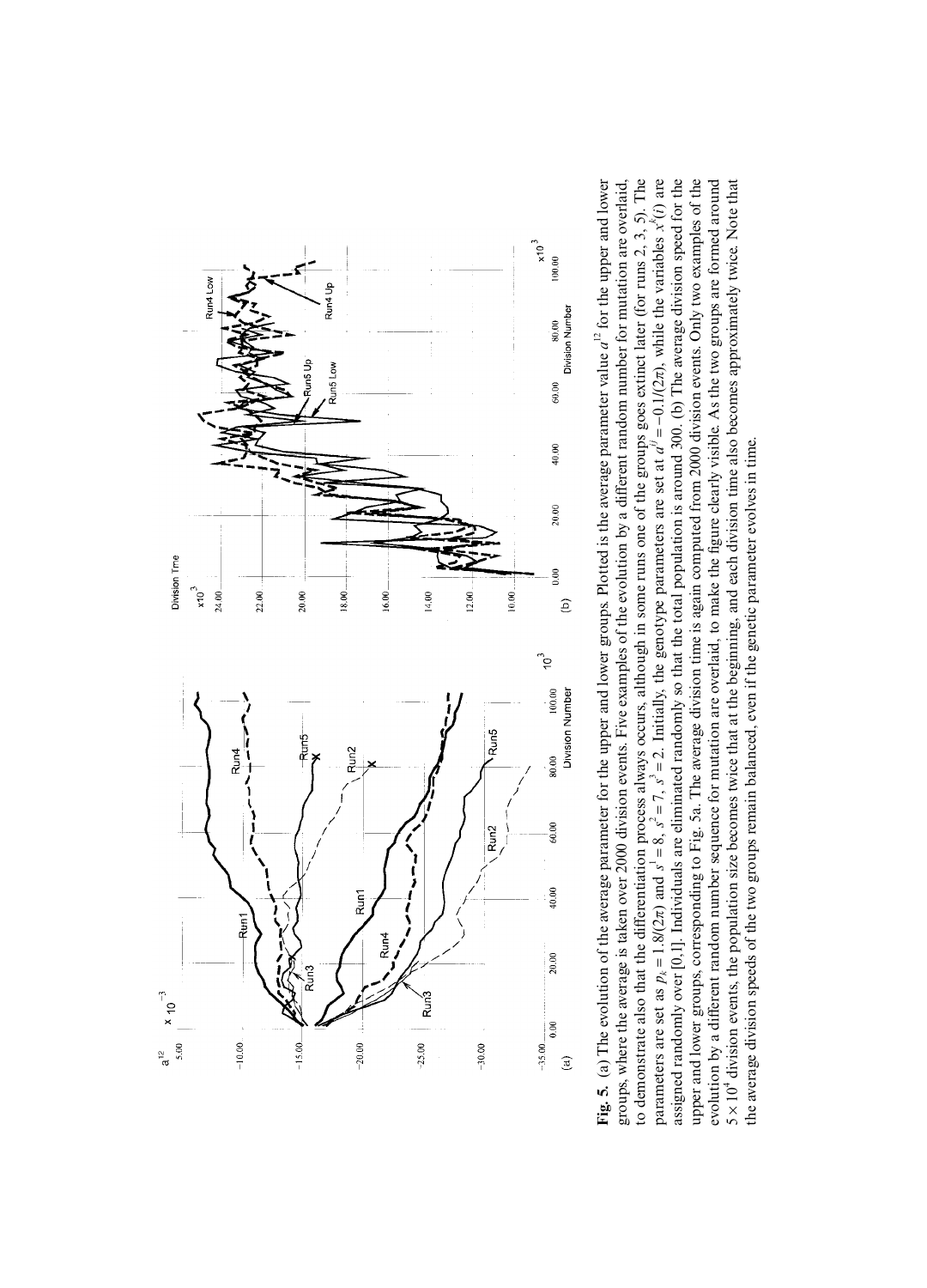

**Fig. 6.** Speciation after extinction of one group. In this figure, the ordinate is the parameter  $a<sup>13</sup>$  and the abscissa is the division event.  $p_k = 1.0/(2\pi)$  and  $s^1 = s^2 = s^3 = 3$ .  $a^{12} = -0.0074$ . Initially, the genotype parameters are set at  $a^{12} = -0.0074$ ,  $a^{13} = -0.0075$ ,  $a^{21} = -0.0076$ ,  $a^{23} = -0.0084$ ,  $a^{31} = -0.0095$ ,  $a^{12} = -0.0076$ , while *x*(*i*) is put randomly over [0,1], whose rate of change per division,  $\varepsilon_p$ , is 0.1. The total number fluctuates around 700.

such differentiation will occur or not. Indeed, the separation process (e.g. the time necessary to have two groups, or the population number ratio between the two groups) changes little between runs that adopt a different random number.<sup>10</sup>

In Fig. 5a, we show the differentiation and evolution process of the two groups by adopting a different random number sequence for mutation. For the dozen or more runs we checked, differentiation and evolution of the two groups always occurred. Here the phenotypes  $(R<sup>i</sup>)$  taken by the two groups are almost independent of runs. The separation of genotypes – as shown, for example, by the upper and lower values of  $a^{12}$  – always occurs, although their mean values can change by runs.<sup>11</sup> Note also that the division speeds are balanced at the same level as shown in Fig. 5b.

<sup>&</sup>lt;sup>10</sup> If the model parameters are identical by process (i.e.  $s^i = s_0$  for all *i* and the initial parameters  $a^{ij}$  take almost identical values for all  $i$ ,  $j$ ), the model is symmetric with the change of the process  $i$ . Hence, for  $k$  groups there can be *k* possible paths of genetic diversification with equal possibility. For example, when differentiation to two groups with  $R^1 > R^2 > R^3$  and  $R^3 > R^2 > R^1$  has occurred, differentiation with  $R^2 \ge R^3 \ge R^1$  or  $R^3 \ge R^1 \ge R^2$  can occur with the same probability. In such symmetric cases, the choice of one path among *k* symmetric paths is stochastic. Still, the time course of genetic diversification is almost the same except for this 'permutation of cyclic process'. In general, as the number of degrees of freedom involved increases, there may be freedom in the choice of each path. Nevertheless, whether genetic diversification occurs or not is determined according to the initial interaction-induced differentiation of phenotype.

<sup>&</sup>lt;sup>11</sup> In this model, several control parameters  $a^{ij}$  are related to the dynamics to change  $R^i$ . Although  $a^{12}$  change by runs, other parameters also change, leading to two groups with almost the same division speeds and phenotypes independent of runs.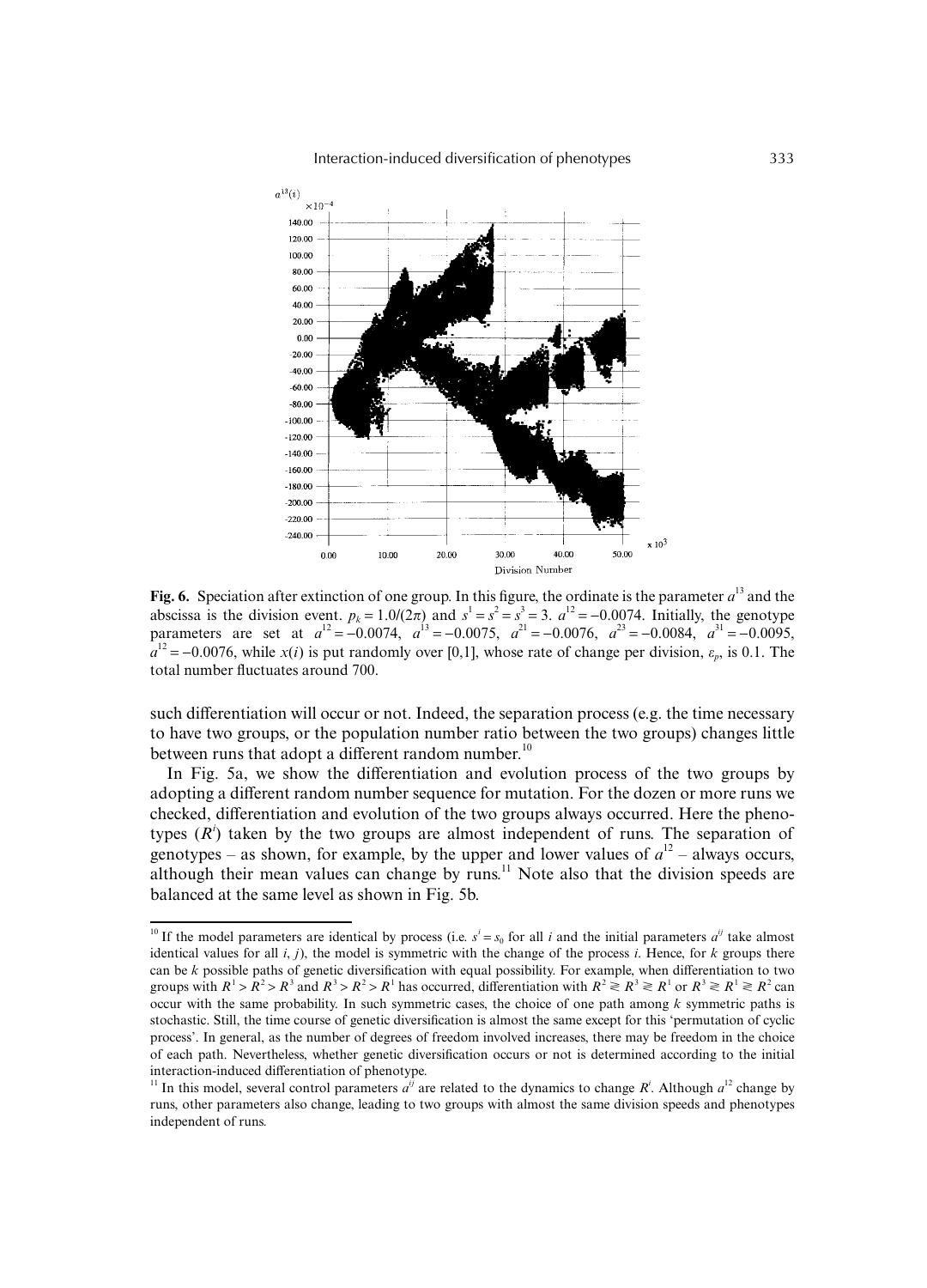Of course, the existence of mutation is required, but the genetic separation is not mutation driven. The evolution to distinct genetic groups is rather deterministic in nature in this sense.

Note also that the evolution process is rather fast. In the simulations shown in Figs 1 and 2, the total population is around 400 and the separation to genetically distinct groups is completed after the first 20,000–30,000 (total) divisions. This means that the separation is completed around the first 50 generations, when it is started.

The speed of the change of the control parameters  $a^{ij}$  depends on the mutation rate. The rate of the parameter change per generation (or division) is found to be proportional to the mutation rate. Although this rate is reduced with the mutation rate, the time required for the two groups to split does not increase so much. The reasons are as follows: First, the phenotype is already separated. Second, since the population distribution in the genotype parameters has sharper double peaks for the case of a lower mutation rate, the separation of the two groups is completed earlier – that is, when the parameter difference between them is smaller. Individuals with intermediate parameter values between the two disappear and genetic separation is completed. In summary, a fast separation process is a characteristic feature of our mechanism.

In the present model, the number of separated groups is limited. Indeed, only two species co-exist in most simulations with  $k = 3$  or 4. To see successive diversification processes, a higher number of internal degrees of freedom is required.

# **Relevance of phenotypic differentiation, rather than genetic change, to genetic diversification**

To clarify the importance of interaction-induced phenotypic differentiation, we study the evolution process by initially introducing diverse genotypes. We show that the genetic diversification process is not driven by imposing distributed genotypes initially, even though the mutation of genotypes (parameters) is itself necessary for the genetic separation process.

To examine this point closely, we have made several simulations starting from a population of units with widely distributed parameters (i.e. genotypes). In Fig. 7, the distribution of parameters that was initially broad shrinks to a small range. Initial genetic diversity cannot be fixed and disappears. After a few generations, genes (parameters) are no longer widely distributed but lie only within a narrow interval. Thus, the genotype distribution returns to that seen in the previous sections. Then, if the interaction condition on pp. 329–330 is satisfied, phenotypic differentiation occurs later, as shown in Fig. 7, and genetic separation progresses later as in the previous examples.<sup>12</sup>

The above result (as well as the one in footnote 12) demonstrates that genotypic variation is not sufficient to form genetically separated groups in our model. Even though the variation is assigned initially, this does not help to form the distinct groups. If, and only if, phenotypic differentiation appears can genetic separation proceed.

<sup>&</sup>lt;sup>12</sup> In some other examples, phenotypic differentiation can appear initially under the presence of genetic distribution. For every parameter value  $a^{ij}$ , there are (two) different phenotypes  $R^i$ . Initially, this differentiation is not supported by the genotype. In later generations, for each of the two groups with different phenotypes, there is competition for parameters, to have a higher reproduction rate. Then, the parameters start to be differentiated by the phenotypes, as discussed earlier. Finally, (two) different genotypic groups are formed.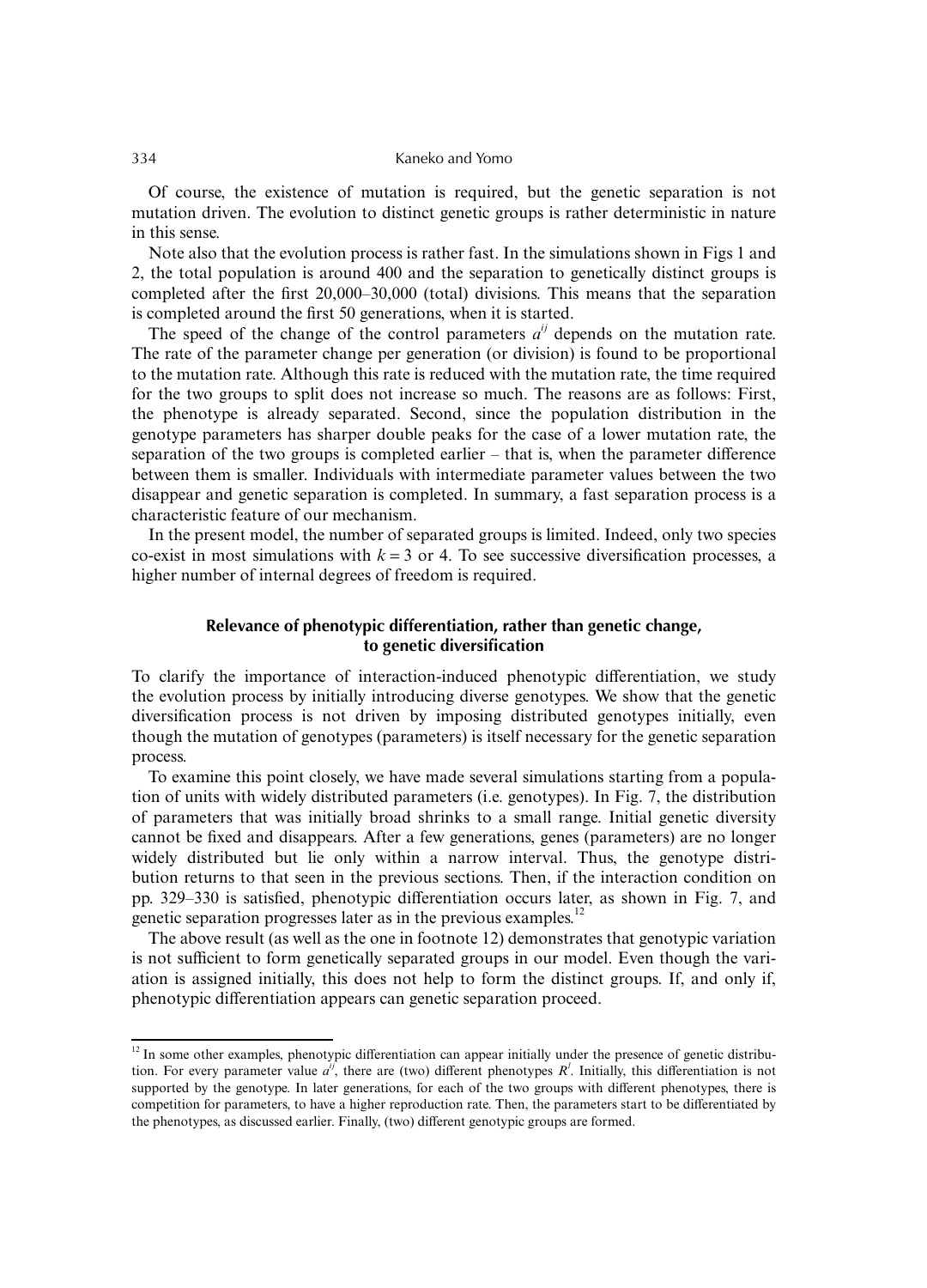

**Fig. 7.** Speciation process from widely distributed genotypes (parameters). In this figure, the ordinate is the parameter  $a^{31}$  and the abscissa is the division event.  $p_k = 1.7/(2\pi)$  and  $s^1 = 6$ ,  $s^2 = 4$ ,  $s^3 = 2$ . Initially, the parameters  $a^{ij}$  are distributed as  $(-0.1 + \sigma)/(2\pi)$ , with  $\sigma$  as a random number over [-0.1, 0.1]. The initial value of  $x(i)$  is assigned randomly over [0,1] and its rate of change per division,  $\varepsilon_p$ , is 0.01. The total number fluctuates around 400.

It is also important to note that the separation into *discrete* groups is necessary to have differentiation into discrete genetic groups. Indeed, when the phenotype is broadly distributed without forming discrete groups, evolution does not proceed to form discrete groups in genotype and phenotype, even though the phenotype variation is large. In fact, we have sometimes observed such a broad, continuous distribution in phenotypes in our model with larger  $k$  (say  $k = 10$ ). Then, discrete groups are not formed even after a long time span of mutation to parameters.

## **Accompanied separation of parameters**

Dominance of phenotypic differentiation is also seen in successive changes of parameters. When the interaction-induced differentiation has started, only one or a few phenotypes are separated. In the example in Fig. 1,  $R<sup>1</sup>$  and  $R<sup>2</sup>$  are differentiated after a few generations, but  $R<sup>3</sup>$  is not differentiated. In this case, the parameter  $a<sup>12</sup>$  is most relevant to the differentiation. Indeed, the separation of parameters starts from  $a^{12}$ , before  $a^{13}$  splits into two groups.

In the example of Fig. 1,  $a^{12}$  is relevant to the differentiation. However, the differentiation is later transferred to other parameters, say  $a^{13}$ . For a system with a larger number of processes *k*, some parameters are not relevant to initial differentiation at all. (For example, consider the case of differentiation by  $R^2$  and  $R^1$  for  $k \ge 4$ . Then, the parameters  $a^{ij}$  with  $i, j > 2$  do not govern directly the dynamics of  $x<sup>1</sup>$  and  $x<sup>2</sup>$ .) In this case, the separation of such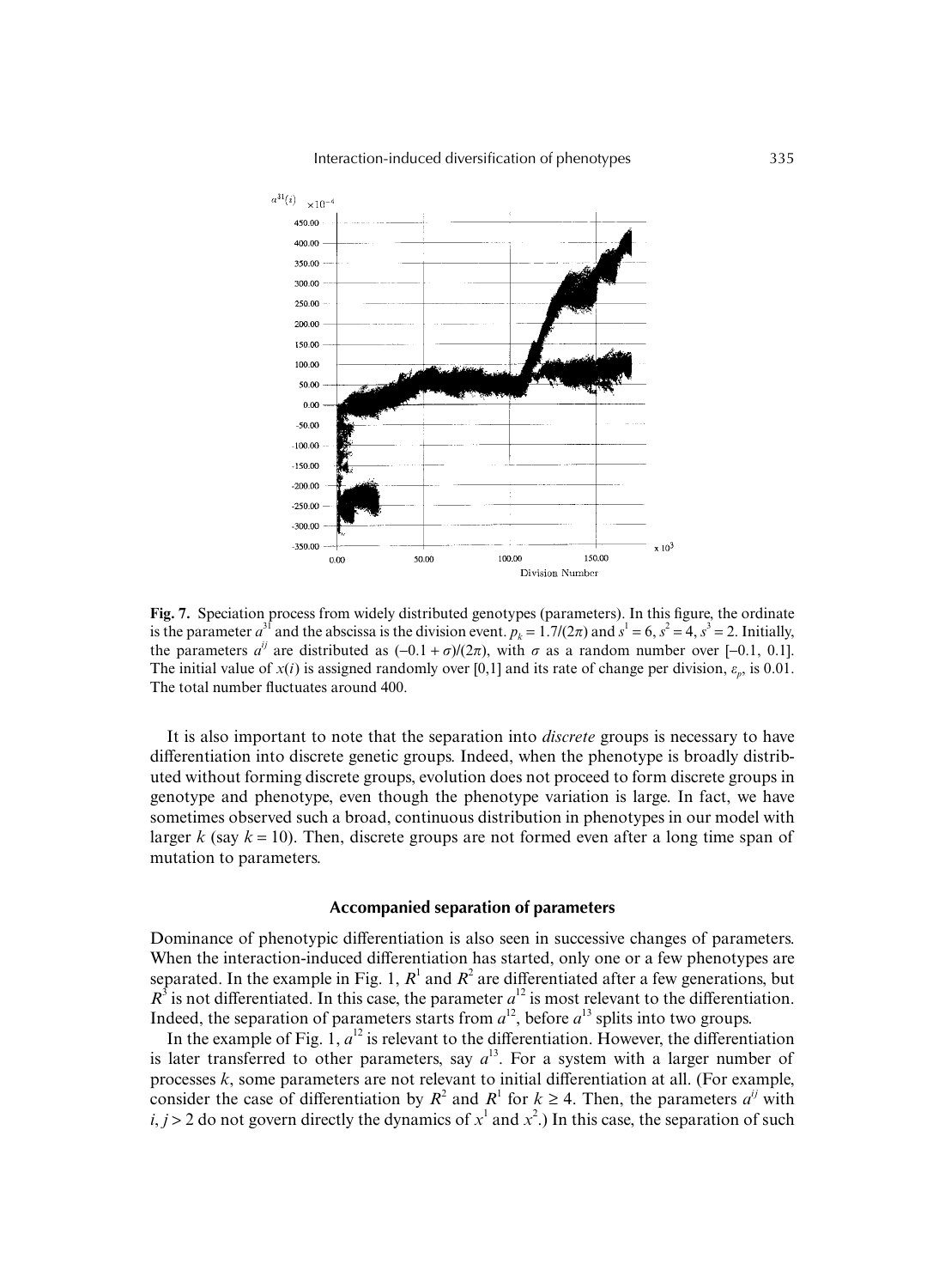parameters does not occur initially. Still, such initially irrelevant parameters may differentiate at a later generation. Since the dynamics of each cycle is mutually related, most parameters cannot be completely neutral to the change in phenotypes and can have an effect. Then, following the initial split of relevant parameters, parameters (genotypes) that are initially irrelevant and not responsible for the differentiation also separate later. Note that such a difference in genotypes, even though it has a one-to-one correspondence with a difference in the phenotype, can never be a 'cause' of such differentiation.

As the number of processes *k* increases, it takes more time for the differentiation to spread over all parameters. In this case, more than one differentiation can occur and several species (i.e. separated groups) co-exist over a long time.

## **SPECIATION: REPRODUCTIVE ISOLATION UNDER SEXUAL RECOMBINATION**

The speciation process is defined both by genetic differentiation and by reproductive isolation (Dobzhansky, 1937; Futsuyma, 1986). Although the evolution through stages 1–3 leads to genetically isolated reproductive units, one might say that the term 'speciation' should not be used unless the process shows isolated reproductive groups under sexual recombination. In fact, it is not trivial if the present process works with sexual recombination, since the genotypes from parents are mixed by each recombination. To check this problem, we modified our model so that sexual recombination occurs to mix genes. To be specific, the reproduction occurs when two individuals  $i_1$  and  $i_2$  satisfy the threshold condition  $(\Sigma_l R_n^l(i_k) > Thr)$ , and then the two genotypes are mixed. As an example, we have produced two offspring  $j = j_1$  and  $j_2$ , from the individuals  $i_1$  and  $i_2$ , as

$$
a^{lm}(j) = a^{lm}(i_1)r_j^{lm} + a^{lm}(i_2)(1 - r_j^{lm}) + \delta
$$
\n(6)

with a random number  $0 < r_j^{lm} < 1$  to mix the parents' genotypes<sup>13</sup> besides the random mutation term  $\delta$  (asexual reproduction is not included in the simulation). We have performed several simulations with this model by choosing the same setting as the previous model. The question we address here is as follows: Even if two separated groups start to be formed according to our scenario, the above recombination can form 'hybrid' offspring with intermediate parameter values  $a<sup>lm</sup>$  between the two groups, since two individuals from different groups can mate to produce offspring. Can our speciation scenario work in spite of this drastic disturbance?

In Fig. 8, we plot the evolution of the parameter  $a^{12}(i)$  by each reproduction event. As shown in Fig. 8, the two distinct groups are again formed in spite of the above mixing of genotypes by sexual recombination. Of course, the mating between the two groups can produce an individual with the parameters in the middle of the two groups, according to equation (6). Then, why does separation into the two groups remain stable? The reason for the present stability is due to the low reproduction rate of the individual with intermediate parameters between the two groups. When parameters of an individual take intermediate values between those of the two groups, it takes much longer to reach the threshold condition for reproduction whatever phenotype it takes. Reproduction here takes much longer than in the two groups. Before the reproduction condition is satisfied, the individual has a

<sup>&</sup>lt;sup>13</sup> We have also performed simulations with different methods to mix the genotype, for example by fixing  $r_j^{lm} = 1/2$ , or by taking a random number depending on each parameter  $a^{lm}$ . In all cases, the speciation process to be discussed is observed.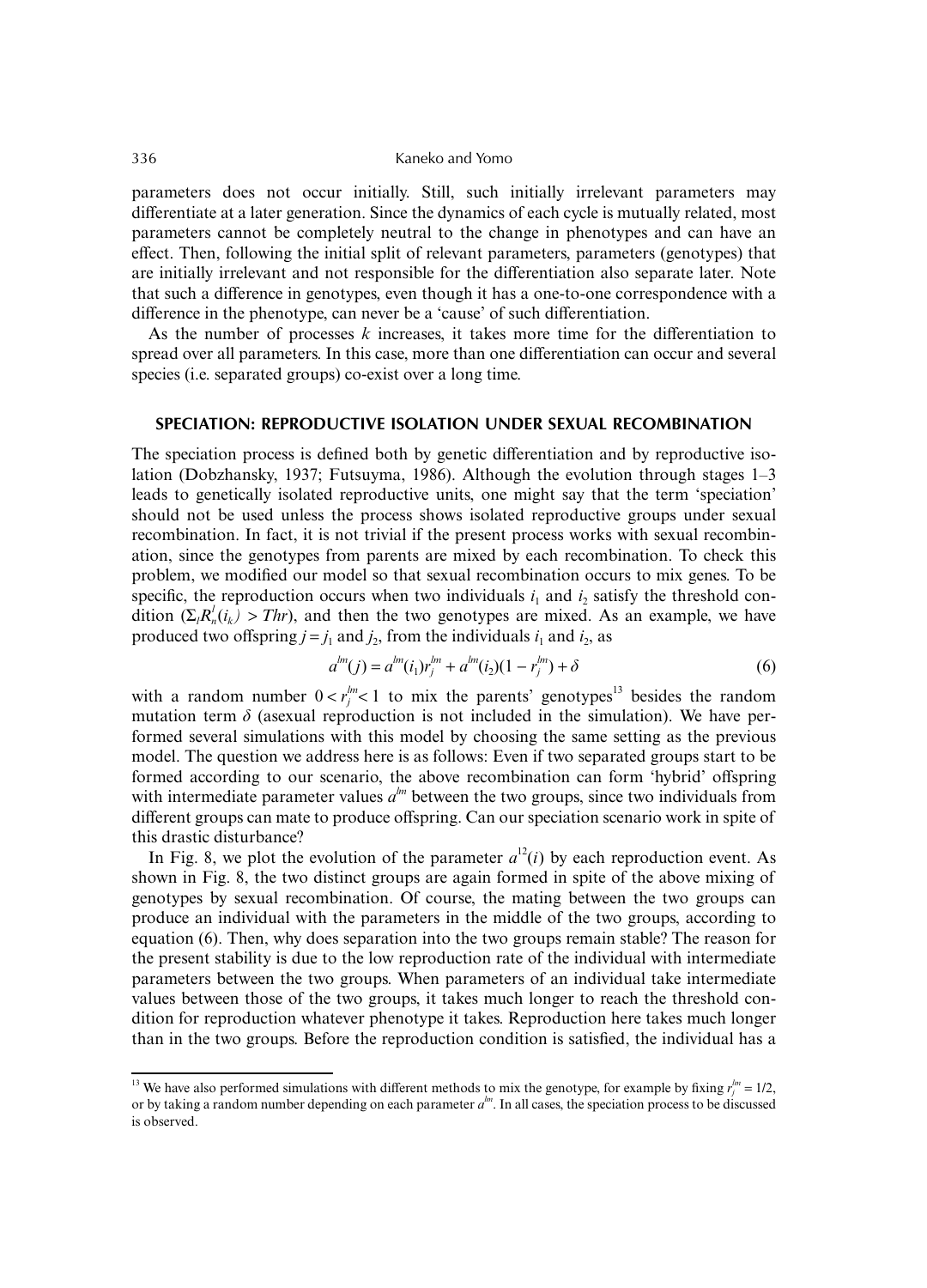

**Fig. 8.** An example of the speciation process with sexual recombination. The parameter  $a^{12}$  of divided units is plotted with the division event. The parameters are  $p_k = 1.6/(2\pi)$  and  $s^1 = s^2 = s^3 = 2$ , with initial parameters  $a^{ij} = (-0.1)/(2\pi)$ . The total population fluctuates around 350.

higher probability of being removed by death. As the separation process to the two groups progresses further, an individual with intermediate parameter values never reaches the condition for reproduction before it dies, since  $X^i$  starts to be negative. Hence, the offspring between two distinct groups no longer produce the next offspring.

To demonstrate this post-mating isolation, we have measured the average number of offspring over given parameter (genotype) ranges and over some time span. An example of this average number of offspring is plotted in Fig. 9, as the speciation process progresses. As the two groups are formed with the split of the parameter values, the average number of offspring for an individual having the control parameter between those of the two groups starts to decrease. Soon the number goes to zero, implying that the hybrid between the two groups is sterile. In this sense, sterility (or low reproduction) of the hybrid appears as a result. Hence it is proper to call stages 1–3 'speciation', since they satisfy genetic differentiation and reproductive isolation (under sexual recombination).<sup>14</sup>

We also performed simulations with other choices of recombination. Note that the mixing of each parameter in (6) is derived by assuming that a genotype constitutes many genes, which are responsible for a given phenotype, and that they are randomly recombined.

<sup>&</sup>lt;sup>14</sup> The parameter region in which the speciation clearly progresses seems to be narrower than in the previous case without recombination. In particular, if  $s^j$  is larger, an individual with intermediate parameter values has some probability for reproduction. Hence, the upper limit of *s* to have speciation is smaller when the recombination process is considered. Still, within a large enough range of parameters, the speciation process works even under sexual recombination.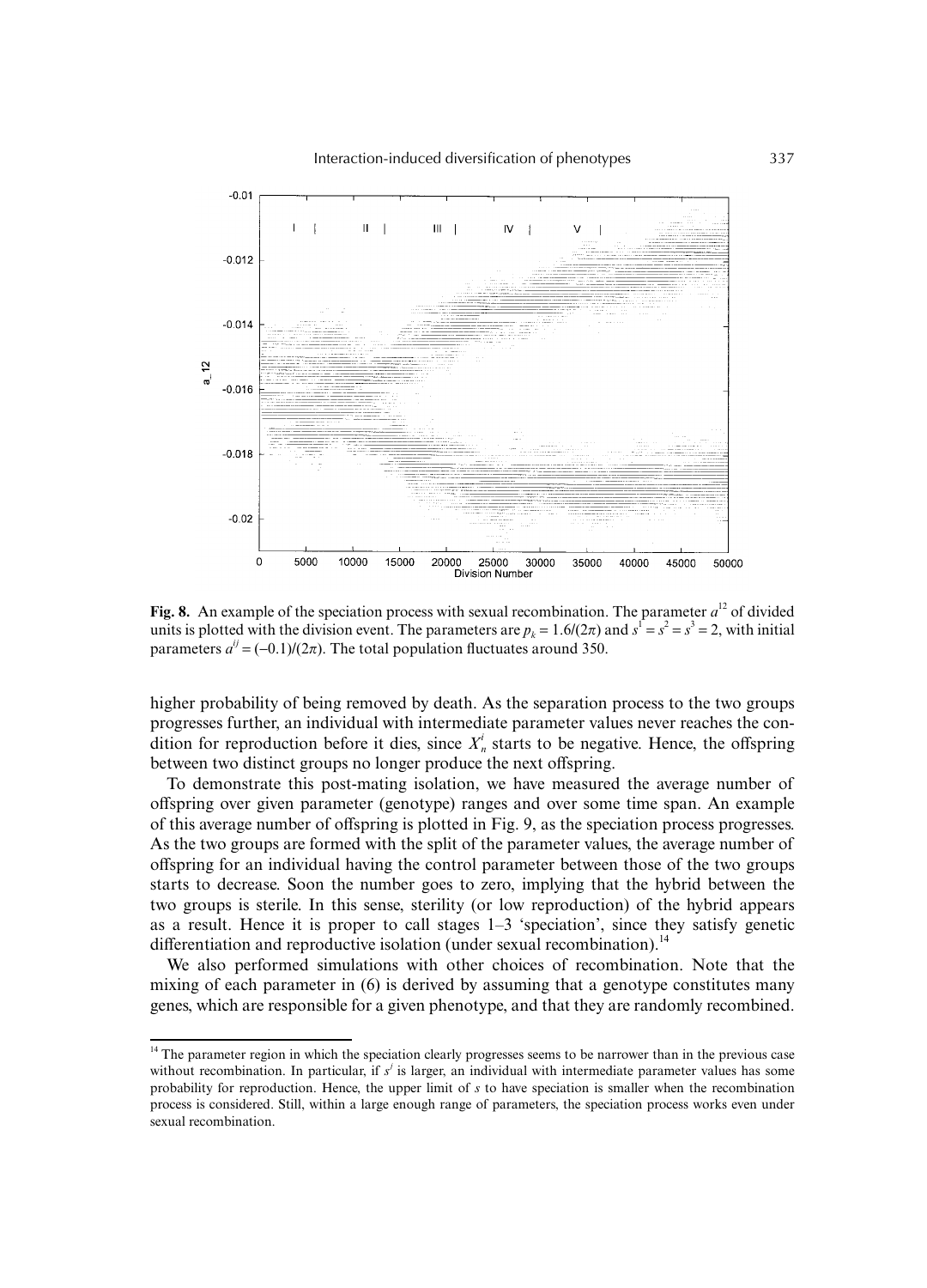338 Kaneko and Yomo



**Fig. 9.** The average offspring number before death plotted against the parameter (genotype). We measured the number of offspring for each individual during its life span. By taking a bin width of 0.005 for the genotype parameter  $a^{12}$ , the average offspring number over a given time span is measured to give a histogram. We have adopted the same model as Fig. 1, and imposed the mating and recombination process, with the parameters  $p_k = 1.6/(2\pi)$  and  $s^1 = s^2 = s^3 = 2$ . The total population fluctuates around 350.

If genes for each parameter are recombined together, the recombination process will be given by

$$
a^{lm}(j) = a^{lm}(i_1) + \delta \qquad \text{or} \qquad a^{lm}(i_2) + \delta \tag{7}
$$

where the choice of *or* is taken randomly for each *l* and *m*.

An example of the simulation result is given in Fig. 10. Here, two groups are formed according to the difference of  $(R^1, R^2, R^3)$ , and then speciation by the difference of the parameter  $a^{21}$  is established. The stable speciation to two groups works well in the present case, although the parameter region for it is a little smaller than in the previous case.

Before closing this section, it should be noted that our mechanism for speciation works in asexual and sexual reproduction in the same way. The phenotype  $(R<sup>j</sup>)$  separates into two groups first, also in the present case with sexual recombination. Later the change is mapped onto the parameters  $a^{lm}$ . The speciation process progresses following stages  $1-3$ (see pp. 324–329). Indeed, the stability of speciation against sexual recombination is naturally expected, since the co-existence of two distinct phenotype groups is supported by isologous diversification – that is, differentiation to distinct phenotypes under the same genotypes. Even though the genes are mixed, the phenotypes tend to be separated into distinct groups, due to the interaction. Hence the separation into distinct groups is not blurred by the recombination. Here, sexual recombination is just another factor in fixing the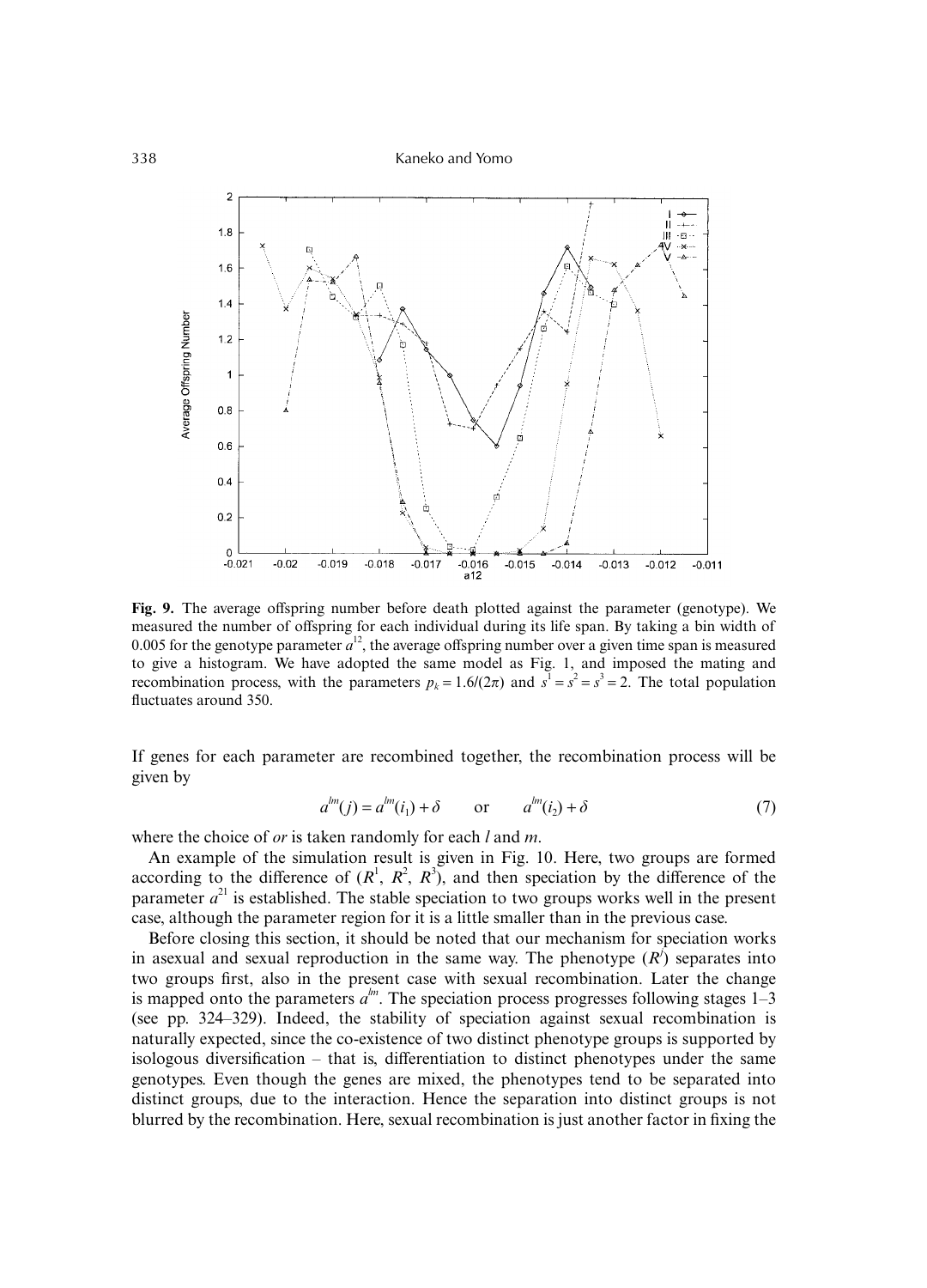

**Fig. 10.** An example of the speciation process with sexual recombination, using the method of equation (7). The parameter  $a^{21}$  of divided units is plotted against the division event. Here two phenotypic groups of (large  $R<sup>1</sup>$ , small  $R<sup>2</sup>$ ) and (small  $R<sup>1</sup>$ , large  $R<sup>2</sup>$ ) are formed. The parameters are  $p_k = 1.5/(2\pi)$  and  $s^1 = 3$ ,  $s^2 = 2$ ,  $s^3 = 1$ , with initial parameters  $a^{ij} = (-0.1)/(2\pi)$ . The total population fluctuates around 150.

differentiation; it is not the essence of the present process. In short, the speciation process is initiated by phenotype difference, which is later fixed to genotypes either by mutation and/ or sexual recombination.

## **EVOLUTION OF MATING PREFERENCE**

So far, we have not assumed any preference in mating choice. Hybrids, although they cannot produce offspring, continue to be born. It is thus natural to expect that some kind of mating preference evolves to reduce the probability to form a sterile hybrid. Here we study the evolution of mating preference, in contrast with most studies for sympatric speciation assuming it in the beginning.

As a simple example, consider the following model for the evolution of mating preference.<sup>15</sup> Each individual *i* has a set of mating threshold parameters  $(\rho^1(i), \rho^2(i), \ldots)$  $\rho^{k}(i)$ ), corresponding to the phenotype  $(R^{1}(i), R^{2}(i), \ldots, R^{k}(i)$ ). First, each individual  $i_1$ that satisfies the threshold condition of  $\Sigma_j R^i(i_1) > Thr$  chooses a potential partner  $i_2$  that

<sup>&</sup>lt;sup>15</sup> We use a one-allele model here. In a two-allele model, it is often believed that the evolution of mating preference is more difficult (Felsenstein, 1981). However, since our mechanism is quite robust against mixing and speciation is already provided by post-mating isolation, it is difficult to consider the possibility that the evolution of mating preference shown here may be destroyed in a two-allele model. Indeed, preliminary numerical studies suggest that the speciation of the present mechanism works well with the two-allele case (Kaneko, in press).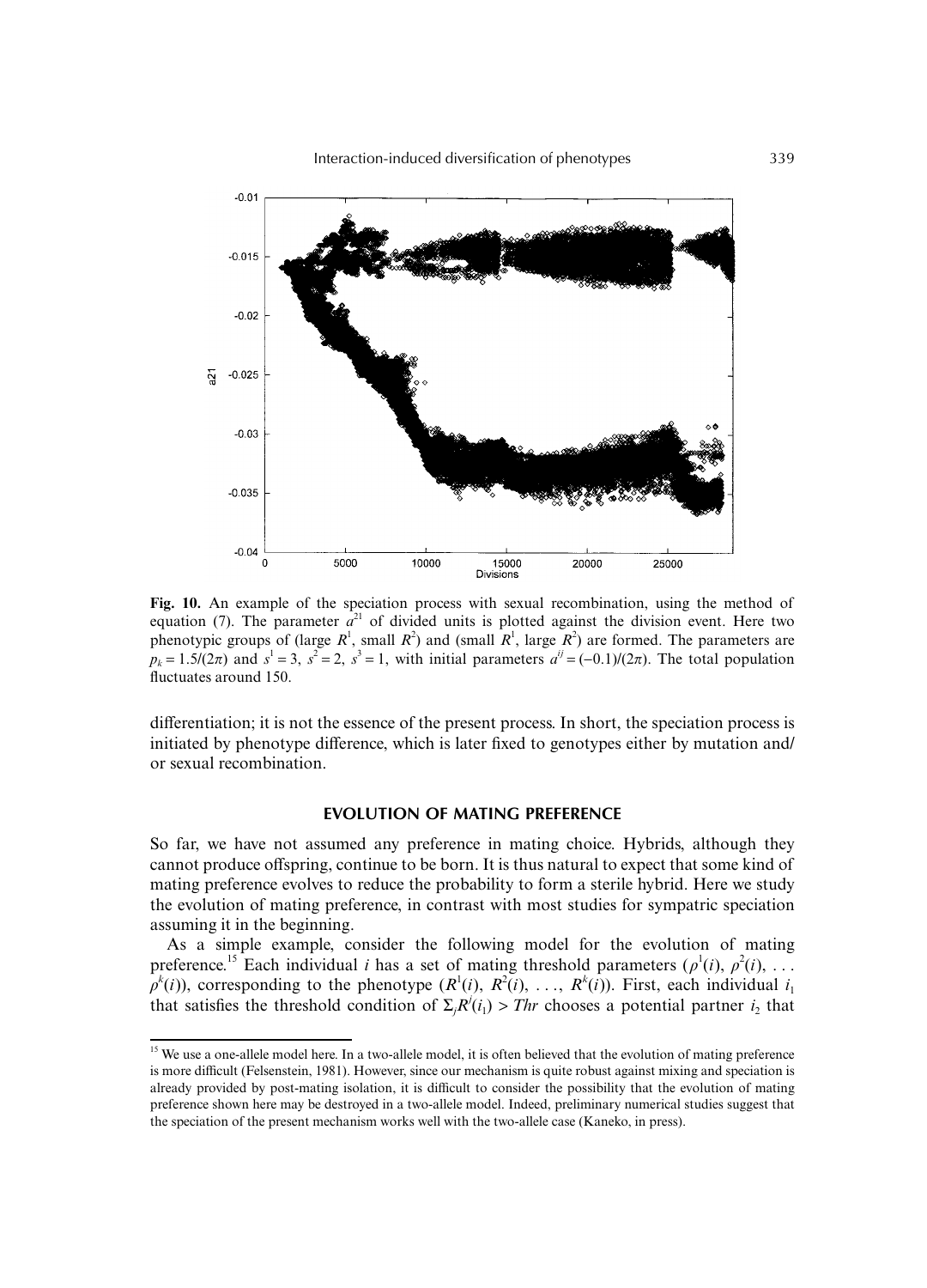

always satisfies the threshold condition, in the same way as in the previous section. Then, instead of random mating, the mating is assumed to occur only if the pair  $(i_1, i_2)$  satisfies the condition  $R^m(i_2) > \rho^m(i_1)$  and  $R^m(i_1) > \rho^m(i_2)$  for all  $m = 1, \ldots, k$ . If these conditions are not satisfied, individuals  $i_1$  and  $i_2$  wait for the next step to find a partner again. Note that only when both satisfy the mating preference condition does mating occur (in other words, if at least one of them denies the mating, the mating process does not occur).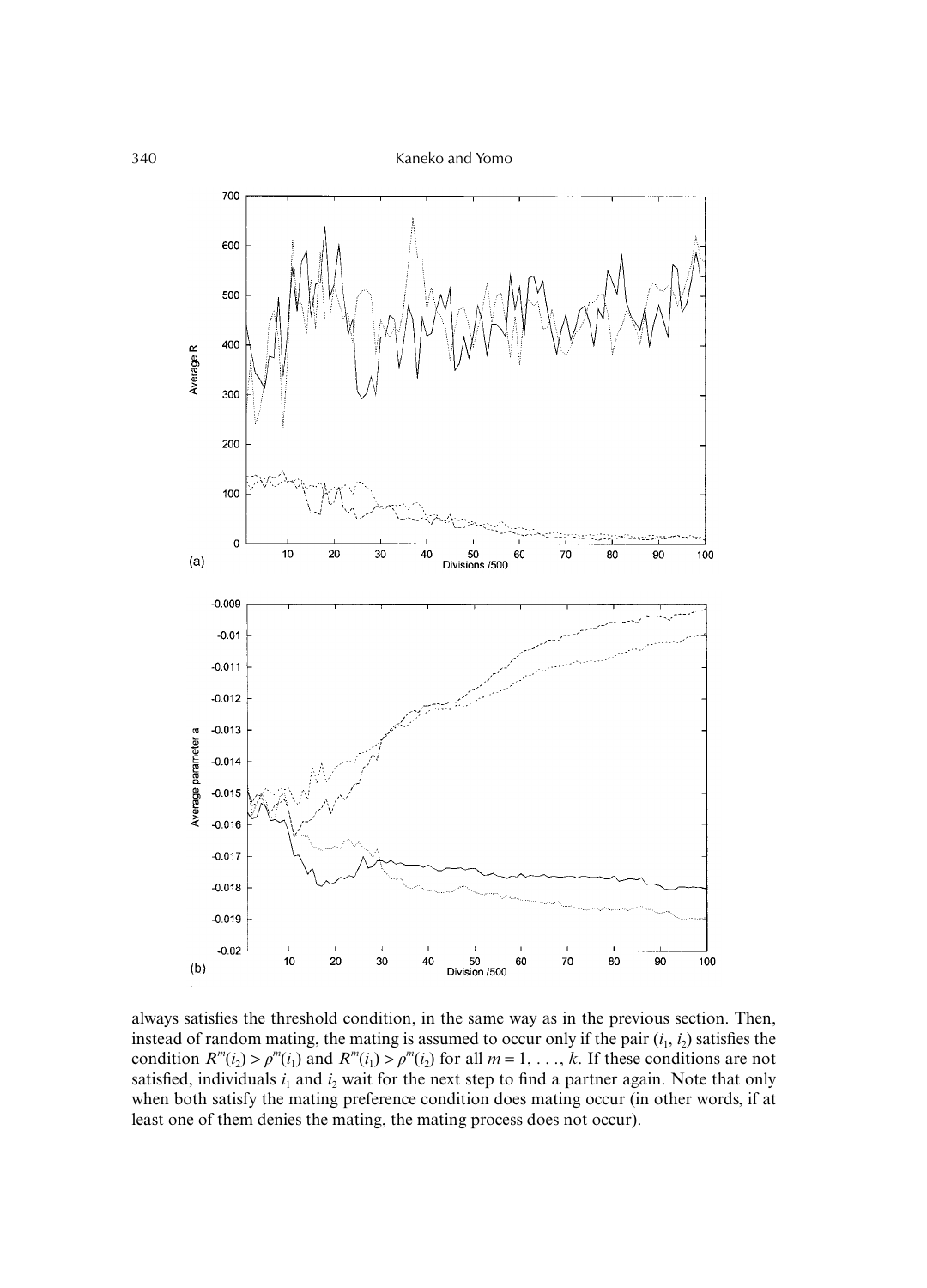

**Fig. 11.** An example of the speciation process with sexual recombination and the evolution of mating preference, with the model described in the text. Here two groups of distinct phenotype (large  $R<sup>1</sup>$ , small  $R^2$ ) and (small  $R^1$ , large  $R^2$ ) are formed after the first few generations, which we call 'up' and 'down' groups. We have measured the average  $\overline{R}^j$ ,  $a^{lm}$ ,  $\overline{\rho}^j$  for each group per 500 divisions. (The population here is roughly 500, and thus the average is roughly over one generation.) Changes in the average  $R^j$ ,  $a^{lm}$  and  $\rho^j$  are plotted with divisions (generations). (a)  $R^1$  (up group; solid line),  $R^1$  (down group; broken line),  $\overline{R}^2$  (up group; thin broken line) and  $\overline{R}^2$  (down group; dotted line). (b)  $\overline{a}^{31}$  (up group; solid line),  $a^{31}$  (down group; broken line),  $a^{32}$  (up group; thin broken line) and  $a^{32}$  (down group; dotted line). (c)  $\rho^1$  (up group; solid line),  $\rho^1$  (down group; broken line),  $\rho^2$  (up group; thin broken line) and  $\rho^2$  (down group; dotted line). The parameters are  $p_k = 1.6/(2\pi)$  and  $s^1 = s^2 = s^3 = 2$ , with initial parameters  $a^{ij}$  = (−0.1)/(2π).

Here the set of  $\{p^m\}$  is regarded as a set of (genetic) parameters, which changes by mutation and recombination. The mutation is given by addition of a random value over  $[-\delta_{\rho}, \delta_{\rho}]$ . Since  $R_j$  is larger than  $-Thr_d$  and is typically non-negative, the individual with  $\rho^m \leq 0$  (for  $m = 1, \ldots, k$ ) has no mating preference at all. If  $\rho^m(i)$  is positive, individual *i* rejects the mating with the individual whose  $R^m$  is less than it. Here, by phenotype differentiation, one group has a large  $R^m$  value for some  $m = l$  and almost null values for some other  $m = l'$ . Hence, sufficently large positive  $\rho^{l'}$  give a candidate for mating preference. If there is no disadvantage for the mixing of genetic parameters by mating, ρ *m* will be negative to increase the chance of mating. (Recall that the individual has to wait for the next step if mating is rejected. Then it will be advantageous to keep  $\rho$  negative, taking into account the possibility that  $\rho$  may increase by mutation.) Here we start the simulation from  $\rho^m = 0$  $(m = 1, \ldots, k)$  and study if a mating preference evolves.

In Fig. 11, the evolution of the mating threshold parameters, and the change in phenotype *R* and some of the parameters  $a^{lm}$ , are plotted corresponding to the simulation in the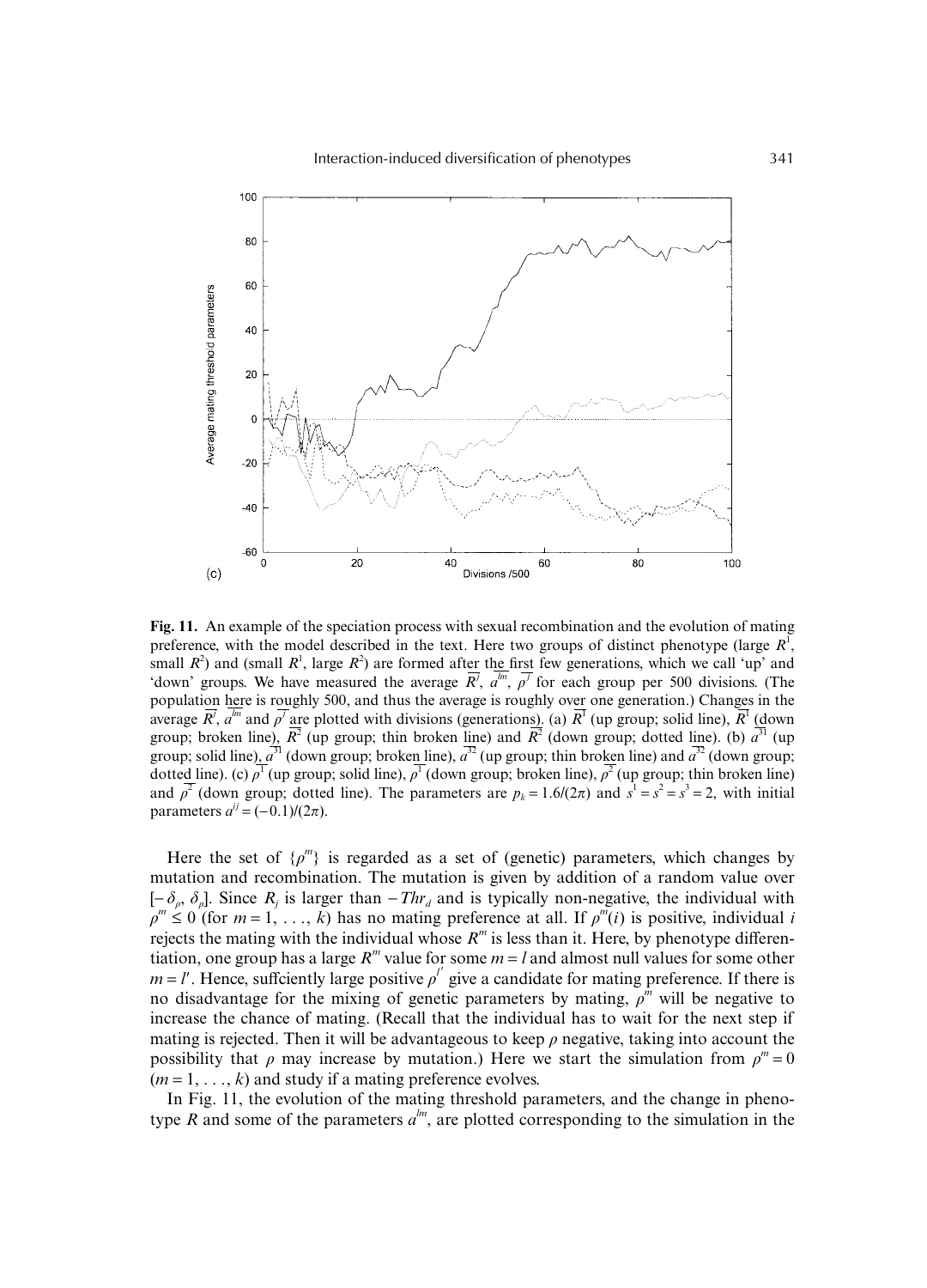previous section. Immediately after the formation of two genetically distinct groups, which follows the phenotype separation, one of the mating threshold parameters  $(\rho^1(i_1))$  starts to increase for one group. In the example in Fig. 11, one group has a phenotype with (large  $R<sup>1</sup>$ , small  $R^2$ ) and the other with (small  $R^1$ , large  $R^2$ ). The former group starts to increase  $\rho^1(i_1)$ as shown;  $\rho^1(i_1) > R^1(i_2)$  is satisfied for an individual  $i_2$  of the latter group. Now mating between the two groups is no longer allowed, and mating occurs only within each group. Hence a mating preference has evolved and mating to produce a sterile hybrid no longer takes place.

Here the speciation progresses in the order of phenotypic differentiation, genetic differentiation and mating isolation. Although each process progresses rapidly, this order provides an interesting, testable consequence of our theory. Furthermore, two interesting points became apparent after a variety of simulations.

(i) *Two groups do not simultaneously establish the evolution of mating preference*. In several examples, we found that only one group establishes the evolution of mating preference. If one group rejects interspecies mating, a hybrid is no longer formed. Hence, once one group establishes the evolution of mating preference, the other group does not need to have a mating preference by itself. Indeed, in Fig. 11,  $\rho^2(i_2)$  of the other group does not show such a clear increase as  $\rho^l(i_l)$  of the former group, and it fluctuates around a slightly positive value. See Fig. 12 for other examples, where only one group has a positive threshold parameter for mating again. Hence the symmetry on mating discrimination is broken. When the mutation rate of the mating threshold is larger, however, the other group often establishes the evolution of the mating preference later. This evolution is relevant to avoid 'erroneous' mating between the two groups that can occur due to mutational change of the threshold, if only a single group evolves the preference. In all cases, the mating preference starts to evolve in one group, not simultaneously in the two groups.

(ii) *Co-existence of the two species is stabilized by the evolution of mating preference*. Indeed, in some examples without the evolution of mating preference, after the separation is completed (i.e. at stage 3) one species may go extinct (as in the example of Fig. 5a) after many generations. With the inclusion of sexual reproduction and the evolution of mating preference here, the co-existence of two species is much more stable and extinction is not observed (Fig. 12). Since the loss by forming a sterile hybrid is removed by mating preference, each group has more stable sexual reproduction. Phenotypic differentiation is first fixed to genetic difference and then to mating preference here. This successive fixation makes the speciation more rigid.

As for point (i), one may expect that the evolution of mating preference for both groups is expected if we assume a different mating condition: If either of the two (instead of *both*) satisfies the mating threshold condition, mating occurs. (In other words, mating is prohibited only if both avoid mating.) In this case, it is found that the evolution of mating preference is itself difficult. As shown in Fig. 13, any mating threshold parameter does not increase to, and keep, a positive value, although phenotypic and genetic differentiation have already taken place. This is because suitable mating threshold parameters have to take large positive values simultaneously for both groups to establish the mating preference; such a case should be rare. In fact, none of our simulations performed by changing parameter values or initial conditions showed a clear increase in  $\rho^m$  in this case.

To summarize this section, *pre-mating* isolation evolves as a *consequence* of post-mating isolation. Note that the evolution of mating preference *per se* is not necessary for our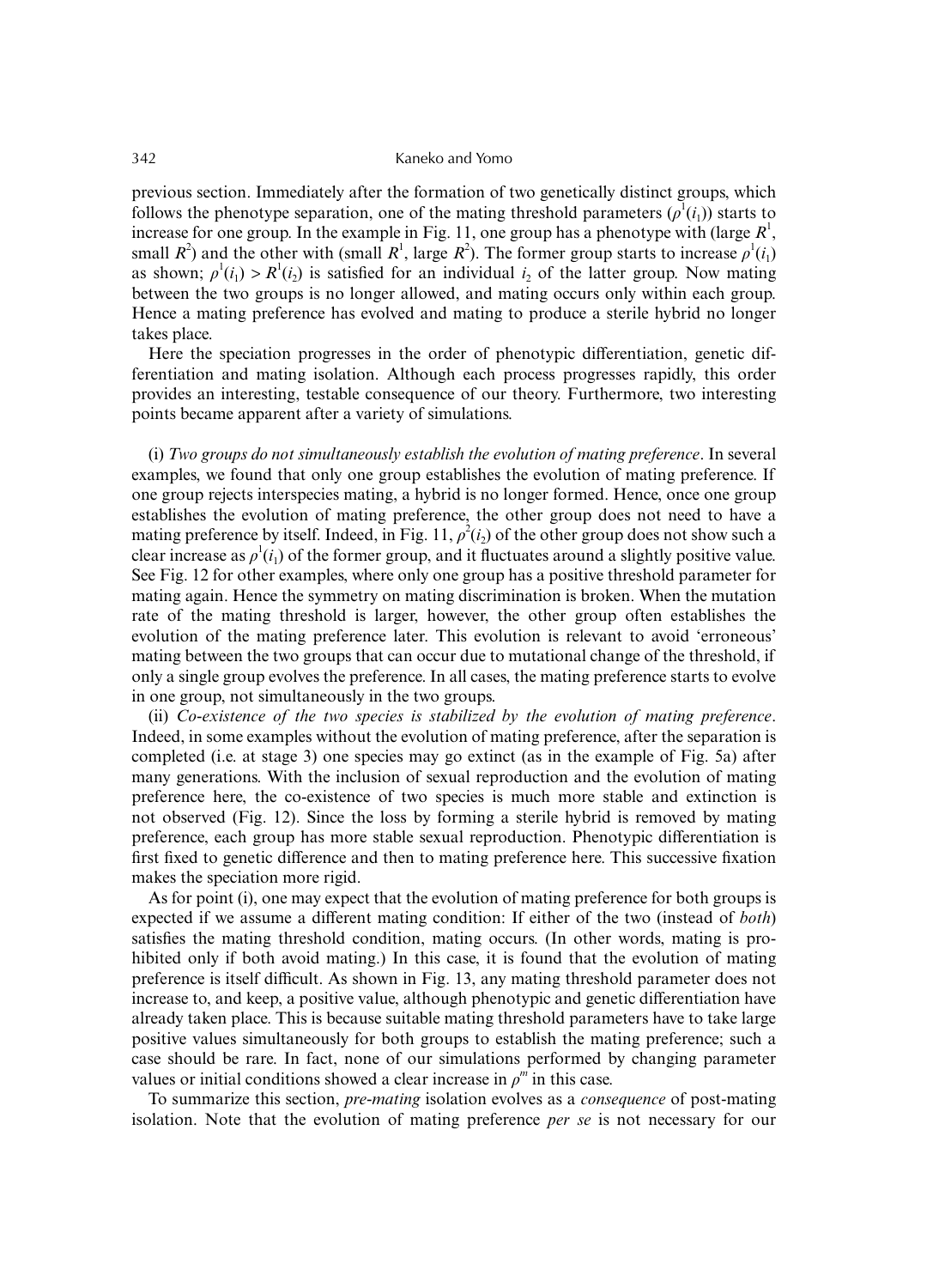

**Fig. 12.** Examples of the evolution of mating preference. Evolution of the average mating threshold parameter  $\rho^j$  for each group is plotted. As in Fig. 11, two distinct phenotype groups with (large  $R^1$ , small  $R^2$ ) ('up') and (small  $R^1$ , large  $R^2$ ) ('down') are formed after the first few generations. We have plotted the average  $\rho'$  for each group per 500 divisions. (The population here is roughly 500, and the average is roughly over one generation.)  $\rho^1$  (up group; solid line),  $\rho^1$  (down group; broken line),  $\rho^2$  (up group; thin broken line) and  $\rho^2$  (down group; dotted line). (a)  $p_k = 1.6/(2\pi)$ ,  $s^1 = s^2 = s^3 = 4$ . (b)  $p_k = 1.8/(2\pi), s^1 = s^2 = s^3 = 2.$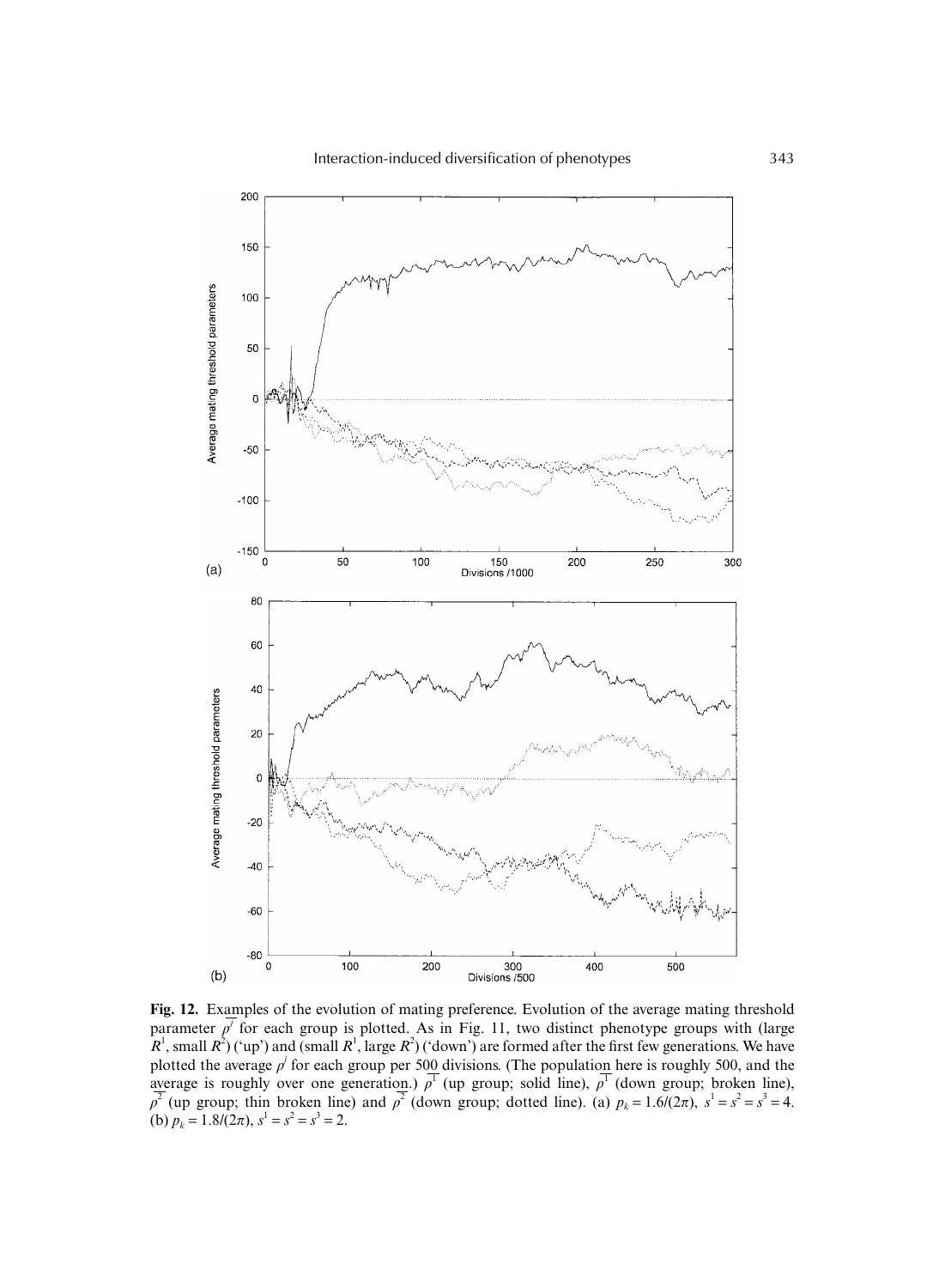344 Kaneko and Yomo



**Fig. 13.** An example of the evolution of mating preference, using the condition that the mating succeeds if either of the two mating threshold conditions is satisfied (see text). Evolution of the average mating threshold parameter  $\rho^f$  for each group is plotted. Here, again, 'up' and 'down' groups with (large  $R<sup>1</sup>$ , small  $R<sup>2</sup>$ ) and (small  $R<sup>1</sup>$ , large  $R<sup>2</sup>$ ) are formed after the first few generations. We plot the average  $\rho^j$  for each group per 500 divisions. (The population here is roughly 500, and the average is roughly given over one generation.)  $\rho^T$  (up group; solid line),  $\rho^T$  (down group; broken line),  $\rho^2$  (up group; thin broken line) and  $\rho^2$  (down group; dotted line).  $p_k = 1.6/(2\pi)$  and  $s^1 = s^2 = s^3 = 2.$ 

speciation theory, but with this evolution of mating preference, the rate of forming a sterile hybrid is reduced, and the speciation of our mechanism is consolidated.

## **DISCUSSION**

According to our results, speciation is initiated by the diversification of phenotypes through interaction among individuals. During the first step of the speciation, a few distinct phenotypes are formed through the interaction among individuals of a single genotype. In other words, each individual changes its surrounding environment through interaction with the others; then, the changed environment induces one of the latent phenotypes. This phenotypic diversification is sufficient and necessary for the speciation presented in this paper. Therefore, the speciation here requires a one-to-many correspondence between genotype and phenotype at the initial stage. The potential of single genotypes to produce various phenotypes works in many biological processes, such as development, brain function, and so forth, where the cells with a single genotype show several functions and structures.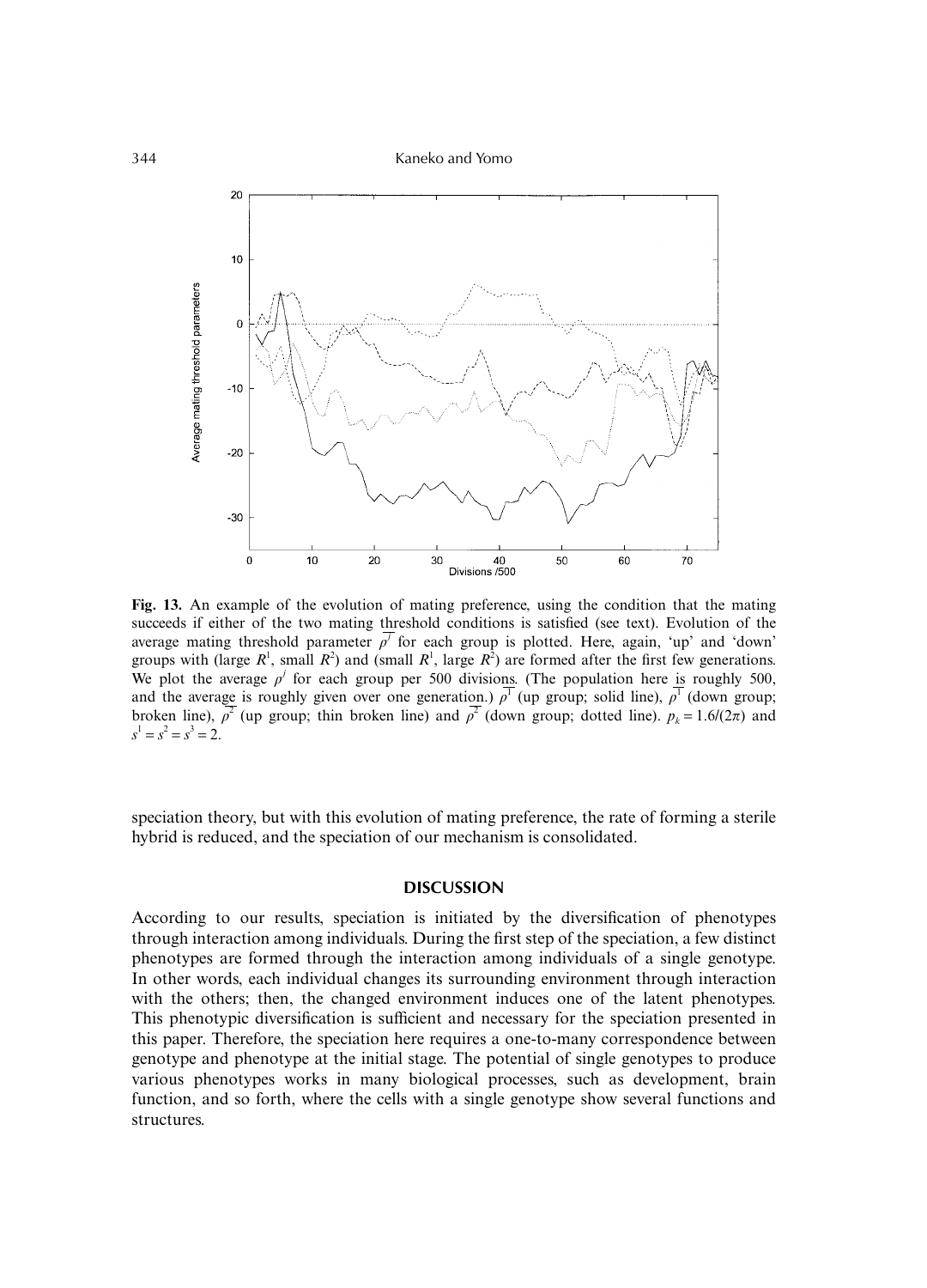In the process of speciation, the potential of a single genotype to produce several phenotypes is consumed and may decline. After the phenotypic diversification of a single genotype, each genotype newly appears by mutation and takes one of the diversified phenotypes in the population. Thus, the one-to-many correspondence between the original genotype and phenotypes is consumed. In this sense, the process is a kind of genetic takeover, where the phenotypic diversity caused by interaction becomes maintained by genetic diversity. Through the present process of speciation, the potential of single genotypes to produce various phenotypes, which depends on non-linearity to amplify a small difference in phenotypes (Kaneko and Yomo, 1997, 1999), decreases unless the new genotypes introduce another positive feedback process to amplify the small difference.

As a result, one may see single genotypes expressing only one (or a small number of) phenotypes in nature. Since most organisms at the present time have gone through several speciation processes, they may have reduced their potential to produce various phenotypes. According to our theory, if the organisms have a high potentiality, they will undergo a speciation process before long and the potentiality will decrease. In other words, natural organisms tend to lose the potential to produce various phenotypes in the course of evolution. As a reflection on the evolutionary decline of potentiality, one can expect that mutant genotypes tend to have a higher potentiality than the wildtype genotype. As mentioned in the Introduction, a low or incomplete penetrance (Opitz, 1981) is known often to occur in nature, compared with higher penetrance in a wild type. Our result is consistent with these observations, since wild types are in most cases a consequence of evolution (i.e. they are at stage 3), where the one-to-one correspondence is recovered, while mutants have a higher potential to have a loose correspondence (i.e. at stage 1).

Taking our results and experimental facts into account, we predict that organisms emerging as a new species have a high potential to produce a variety of phenotypes, while living fossils, such as *Latimeria chalumnae* and *Limulus*, have stable expression of a few phenotypes.

Of course, there will be occasions when the potentiality is regained, so that the evolution continues. For example, a change in environment may influence the developmental dynamics to regain loose correspondence, or the introduction of novel degrees of freedom, such as the novel element in the reaction network, $16$  may provide such looseness. Also, a change to the interaction by a spatial factor may introduce novel instability in dynamics, resulting in the loose correspondence.

According to our theory, sympatric speciation under sexual reproduction starts first from phenotypic differentiation, followed by genetic diversification and, finally, the speciation is fixed by mating preference. This order may be different from most theoretical work. A difficulty in confirming this particular order from the field is that the process from phenotypic differentiation to the last stage is rather fast according to our simulations. Still, it may be possible to find this order in the field, by first searching for phenotypic differentiation of organisms with an identical genotype and an identical environment. 'Phenotypic plasticity' has so far been studied from the standpoint that plasticity is due to environmental change, but it may be interesting to examine the data again from our viewpoint. In this respect, the data for cichlids in a Nicaraguan lake may be promising (Wilson *et al.*, 2000), since

<sup>&</sup>lt;sup>16</sup> Endosymbiosis may be one such cause.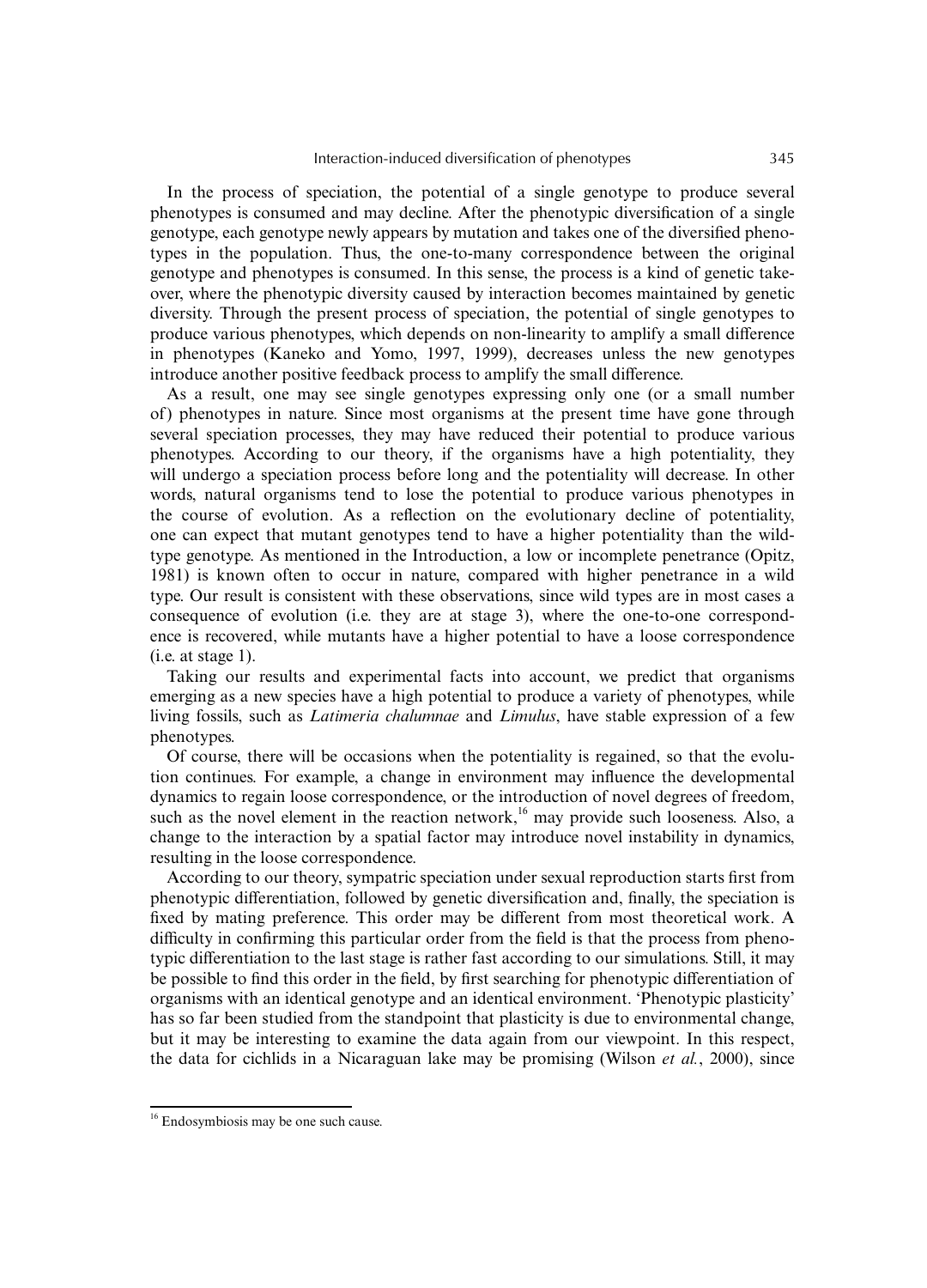phenotypic differences corresponding to different ecological niches are observed, even though a clear genetic difference has yet to be identified.

## **Comparison with previous theories**

Since our mechanism depends crucially on the interaction, one might think that it is a variant of frequency-dependent selection. The important difference here is that phenotypes do not have one-to-one correspondence with genotypes, even though the population of organisms is given. Through the 'development process' given by a dynamical system, the phenotype differentiates into two or more types, even if the genotypes are identical or similar. Indeed, this intrinsic nature of differentiation is the reason why the speciation process here works at any (small) mutation rate and also under sexual recombination, without any other *ad hoc* assumptions. We also stress that the present mechanism works well (or *better*) for 'sympatric' speciation, since the interaction is stronger when individuals are not separated spatially.

Genetic 'takeover' of phenotype change was also proposed by Waddington as genetic assimilation, in possible relationship with the Baldwin effect (Waddington, 1957). Using the idea of epigenetic landscape, he showed that the displacement of phenotypic character is fixed to genes. In our case, phenotypic differentiation is not given by 'epigenetic landscape', but rather the developmental process to form different characters is due to the interaction. Distinct characters are stabilized through the interaction. With this interaction dependence, the two groups are necessary for each other. Accordingly, a robust speciation process is possible.

Since the separation of two groups with distinct phenotypes is supported by the interaction, the present speciation mechanism is possible without supposing any mating preference. Rather, our theory provides a basis for how the mating preference has evolved. Since the hybrid is inferior in terms of rate of reproduction, the mating preference based on the discrimination in phenotype is shown to evolve then. Indeed, a mechanism to amplify the differentiation by mating preference has been searched for since Dobzhansky (1951). In this sense, our theory also provides a plausible basis for such reinforcement even without any presumption about the inferiority of the hybrid.

Our speciation process often leads to specialization with regard to resources (see, however, footnote 7). Indeed, the co-existence of two or more species after the completion of the speciation is also discussed as resource competition by Tilman (1976, 1981). Although his theory provides an explanation for the co-existence, the speciation process is not discussed, because two individuals with a slight genotype difference can have only a slight difference in resource use, as long as the phenotype is uniquely determined by genotype. In our theory, even if the genotypes of two individuals are the same or only slightly different, their phenotypes need not be similar and can, in fact, be quite different. Accordingly, our theory also provides a basis for resource competition.

## **Tempo in evolution**

Since the present speciation is triggered by interaction and not by mutation, the process is not so much random as deterministic. As shown by our simulations, once the interaction among individuals brings about phenotypic diversification, speciation always proceeds directionally without waiting for a rare, specific mutation. The evolution in our scenario has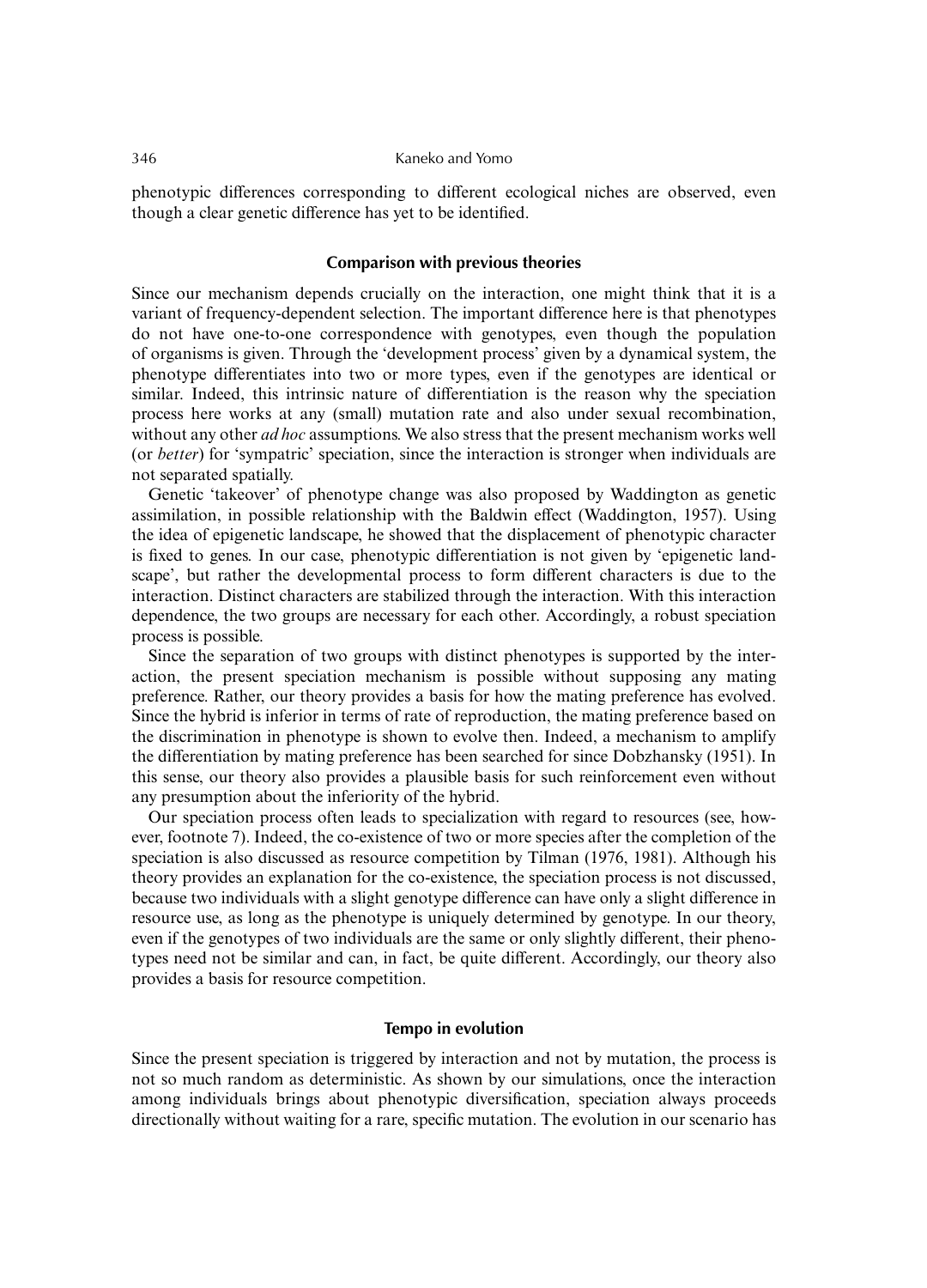a 'deterministic' nature and a fast tempo for speciation, which is different from a typical 'stochastic' view of mutation-driven evolution. Our speciation scenario possibly gives an interpretation of punctuated equilibrium (Gould and Eldredge, 1977). Some of the phenotypic explosions in the history of evolution that have been recorded as having occurred within short geologic periods may have followed the deterministic and fast way of interaction-induced speciation.

## **Adaptive radiation**

When exposed to a new environment, a process of successive speciations often follows, called 'adaptive radiation'. By choosing a model with many cyclic processes (e.g.  $k = 10$ ), we can observe successive speciations into several groups from a single genotype. With the increase in population, the phenotypes first split into two groups, each of which is specialized in some processes. They survive being dependent on each other. With evolution, they form distinct genetic groups. With the further increase in population, new instability arises, resulting in further separation into more groups from (each) group, which is later fixed to genotypes. This process can continue successively. Accordingly, we can study adaptive radiation using our model. $^{17}$ 

# **Allopatric speciation**

It is often believed that allopatric speciation is more common than sympatric speciation. Of course, geographical isolation due to a sudden change in environment may lead to allopatric speciation. Still, some of the data regarded as evidence for allopatric speciation may be interpreted otherwise. After sympatric speciation has taken place and is established, the niches of two groups will be different. Then the two groups may segregate in space according to the difference in niches. After this process is completed, the two species are spatially separated. This might be regarded as a demonstration of allopatric speciation, but in this case a sympatric mechanism is the trigger to the speciation. Such a speciation process will be expected by extending our model to include a spatial factor, which will be reported elsewhere (Kaneko, in press).

## **Experimental verification**

The mechanism of evolution, however, remains anyone's guess. Most important in our scenario, in contrast, is its experimental verifiability. For example, the evolution of *E. coli* is observed in the laboratory, as has been demonstrated by Kashiwagi *et al.* (1998, 2001) and Xu *et al.* (1996). Since the strength of interaction can be controlled by the resources and the population density, one can check whether or not the evolution at the genetic level is accelerated through an interaction-induced phenotypic diversification (Kashiwagi *et al.*, 2001). The time is now ripe to study evolution as an experimental science. Examination of the validity of our speciation scenario provides a first step to such study.

<sup>&</sup>lt;sup>17</sup> It should again be noted that successive formation of *discrete* groups is necessary. As mentioned earlier, a broad phenotype distribution without discrete groups is often formed for large *k*, in which case speciation to discrete groups does not follow.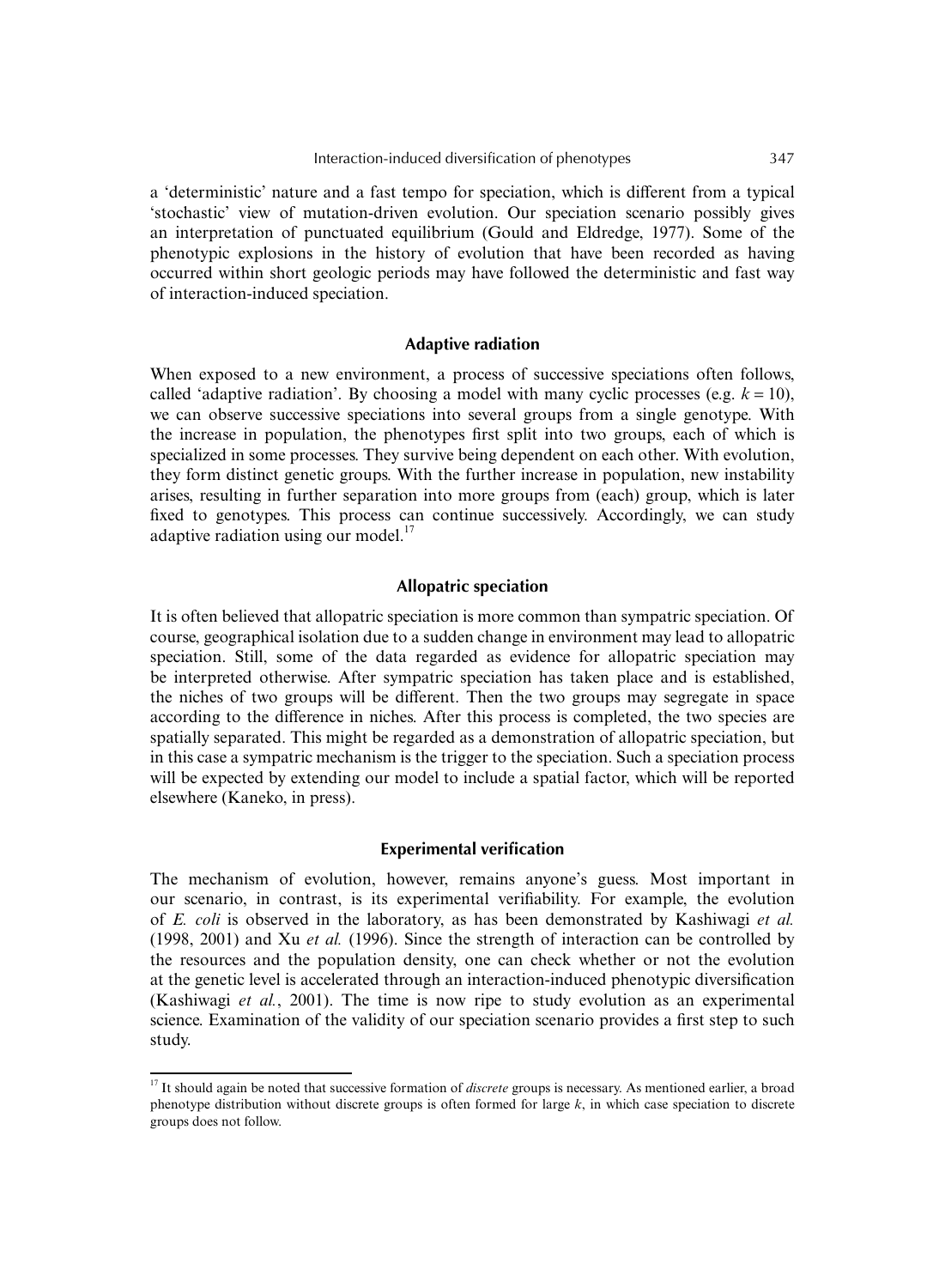### **Concluding comments**

Darwin asked why organisms are separated into distinct groups, rather than their character being continuously distributed (Darwin, 1859). To summarize the present study, one possible answer to this question is that the phenotypes are first differentiated into distinct groups through developmental dynamics and interaction following the isologous diversification mechanism (Kaneko and Yomo, 1997, 1999), and then the differentiation is fixed genetically through mutation and competition for survival, leading to reproductive isolation.

## **ACKNOWLEDGEMENTS**

The authors would like to thank Dr Masakazu Shimada for useful discussion. This research was supported by Grants-in-Aid for Scientific Research from the Ministry of Education, Science and Culture of Japan (11CE2006, 11837004).

## **REFERENCES**

- Alberts, B., Bray, D., Lewis, J., Raff, M., Roberts, K. and Watson, J.D. 1994. *The Molecular Biology of the Cell*. New York: Garland.
- Callahan, H.S., Pigliucci, M. and Schlichting, G.D. 1997. Developmental phenotypic plasticity: where ecology and evolution meet molecular biology. *Bioessays*, **19**: 519–525.
- Coyne, J.A. and Orr, H.A. 1998. The evolutionary genetics of speciation. *Phil. Trans. R. Soc. Lond. B*, **353**: 287–305.
- Darwin, C. 1859. *On the Origin of Species by Means of Natural Selection, or the Preservation of Favoured Races in the Struggle for Life*. London: John Murray.
- Dieckmann, U. and Doebeli, M. 1999. On the origin of species by sympatric speciation. *Nature*, **400**: 354–357.

Dobzhansky, T. 1937, 1951. *Genetics and the Origin of Species*. New York: Columbia University Press.

- Felsenstein, J. 1981. Skepticism towards Santa Rosalia, or why are there so few kinds of animals? *Evolution*, **35**: 124–138.
- Furusawa, C. and Kaneko, K. 1998. Emergence of rules in cell society: differentiation, hierarchy, and stability. *Bull. Math. Biol.*, **60**: 659–687.
- Futsuyma, D.J. 1986. *Evolutionary Biology*, 2nd edn. Sunderland, MA: Sinauer Associates.
- Gilbert, S.F., Opitz, J.M. and Raff, R.A. 1996. Resynthesizing evolutionary and developmental biology. *Develop. Biol*., **173**: 357–372.
- Gould, S.J. and Eldredge, N. 1997. Punctuated equilibria: the tempo and mode of evolution reconsidered. *Paleobiology*, **3**: 115–151.
- Holman, E. 1987. Recognizability of sexual and asexual species of Rotifers. *Syst. Zool.*, **36**: 381–386.
- Holmes, L.B. 1979. Penetrance and expressivity of limb malformations. *Birth Defects Orig. Artic. Ser.*, **15**: 321–327.
- Howard, D.J. and Berlocher, S.H., eds. 1998. *Endless Form: Species and Speciation*. Oxford: Oxford University Press.
- Kaneko, K. 1990. Clustering, coding, switching, hierarchical ordering, and control in network of chaotic elements. *Physica*, **41D**: 137–172.
- Kaneko, K. 1994. Relevance of clustering to biological networks. *Physica*, **75D**: 55–73.
- Kaneko, K. 1998. Coupled maps with growth and death: an approach to cell differentiation. *Physica*, **103D**: 505–527.
- Kaneko, K. in press. Symbiotic sympatric speciation: compliance with interaction-driven phenotype differentiation from a single genotype. *Res. Pop. Biol*.
- Kaneko, K. and Yomo, T. 1994. Cell division, differentiation, and dynamic clustering. *Physica*, **75D**: 89–102.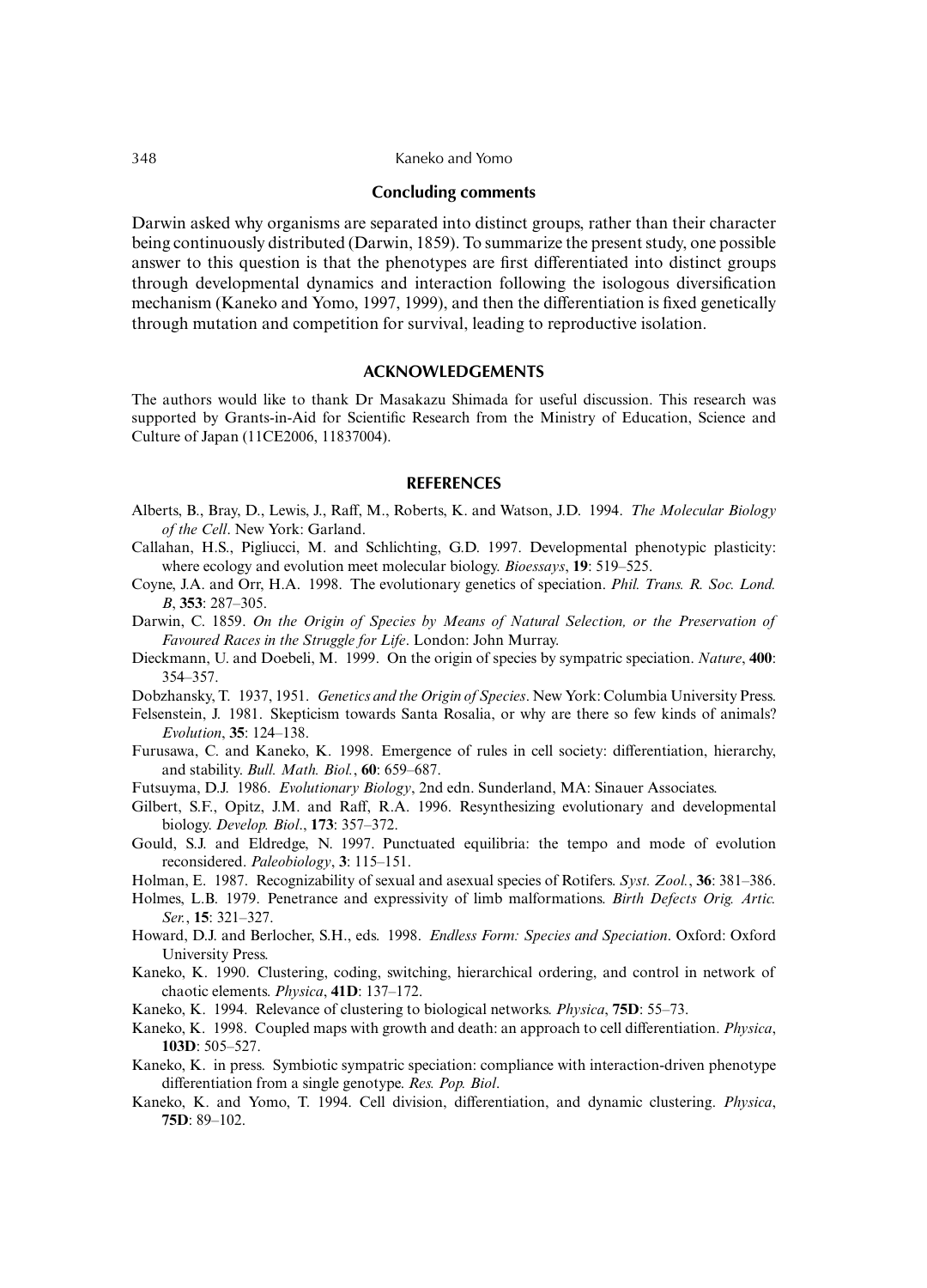- Kaneko, K. and Yomo, T. 1997. Isologous diversification: a theory of cell differentiation. *Bull. Math. Biol.*, **59**: 139–196.
- Kaneko, K. and Yomo, T. 1999. Isologous diversification for robust development of cell society. *J. Theor. Biol.*, **199**: 243–256.
- Kaneko, K. and Yomo, T. 2000. Symbiotic speciation from a single genotype. *Proc. R. Soc. Lond. B*, **267**: 2367–2373.
- Kashigawa, A., Kanaya, T., Yomo, T. and Urabe, I. 1998. How small can the difference among competitors be for coexistence to occur? *Res. Pop. Biol.*, **40**: 223.
- Kashigawa, A., Noumachi, W., Katsuno, M., Alam, M.T., Urabe, I. and Yomo, T. 2001. Plasticity of fitness and diversification process during an experimental molecular evolution. *J. Mol. Evol.*, **52**: 502–509.
- Kawata, M. and Yoshimura, J. 2000. Speciation by sexual selection in hybridizing populations without viability selection. *Evol. Ecol. Res.*, **2**: 897–909.
- Ko, E., Yomo, T. and Urabe, I. 1994. Dynamic clustering of bacterial population. *Physica*, **75D**: 81–88.
- Kobayashi, C., Suga, Y., Yamamoto, K., Yomo, T., Ogasahara, K., Yutani, K. and Urabe, I. 1997. Thermal conversion from low- to high-activity forms of catalase I from *Bacillus stearothermophilus. J. Biol. Chem.*, **272**: 23011–23016.
- Kondrashov, A.S. and Kondrashov, A.F. 1999. Interactions among quantitative traits in the course of sympatric speciation. *Nature*, **400**: 351–354.
- Lande, R. 1981. Models of speciation by sexual selection on phylogenetic traits. *Proc. Natl. Acad. Sci. USA*, **78**: 3721–3725.
- Maynard-Smith, J. 1966. Sympatric speciation. *Am. Nat.*, **100**: 637–650.
- Maynard-Smith, J. and Szathmary, E. 1995. *The Major Transitions in Evolution*. New York: W.H. Freeman.
- Maynard-Smith, J., Burian, R., Kauffman, S., Alberch, P., Campbell, J., Goodwin, B., Lande, R., Raup, D. and Wolpert, L. 1985. Developmental constraints and evolution. *Q. Rev. Biol*., **60**: 265–287.
- Opitz, J.M. 1981. Some comments on penetrance and related subjects. *Am. J. Med. Genet.*, **8**: 265–274.
- Roberts, M.S. and Cohan, F.M. 1995. Recombination and migration rates in natural populations of *Bacillus subtilis* and *Bacillus mojavensis*. *Evolution*, **49**: 1081–1094.
- Rosenzweig, M.L. 1978. Competitive speciation. *Biol. J. Linn. Soc.*, **10**: 275–289.
- Schliewen, U.K., Tautz, D. and Paabo, S. 1994. Sympatric speciation suggested by monophyly of crater lake cichlids. *Nature*, **368**: 629–632.
- Spitze, K. and Sadler, T.D. 1996. Evolution of a generalist genotype: multivariate analysis of the adaptiveness of phenotypic plasticity. *Am. Nat*., **148**: 108–123.
- Tilman, D. 1976. Ecological competition between algae: experimental confirmation of resourcebased competition theory. *Science*, **192**: 463–465.
- Tilman, D. 1981. Test of resource competition theory using four species of Lake Michigan algae. *Ecology*, **62**: 802–815.
- Turner, G.F. and Burrows, M.T. 1995. A model for sympatric speciation by sexual selection. *Proc. R. Soc. Lond. B*, **260**: 287–292.
- Waddington, C.H. 1957. *The Strategy of the Genes*. Bristol: George Allen & Unwin.
- Weinig, C. 2000. Plasticity versus canalization: population differences in the timing of shadeavoidance responses. *Evolution*, **54**: 441–451.
- Wilson, A.B., Noack-Kunnmann, K. and Meyer, A. 2000. Incipient speciation in sympatric Nicaraguan crater lake cichlid fishes: sexual selection versus ecological diversification. *Proc. R. Soc. Lond. B*, **267**: 2133–2141.
- Xu, W.-Z., Kashigawa, A., Yomo, T. and Urabe, I. 1996. Fate of a mutant emerging at the initial stage of evolution. *Res. Pop. Ecol.*, **38**: 231–237.